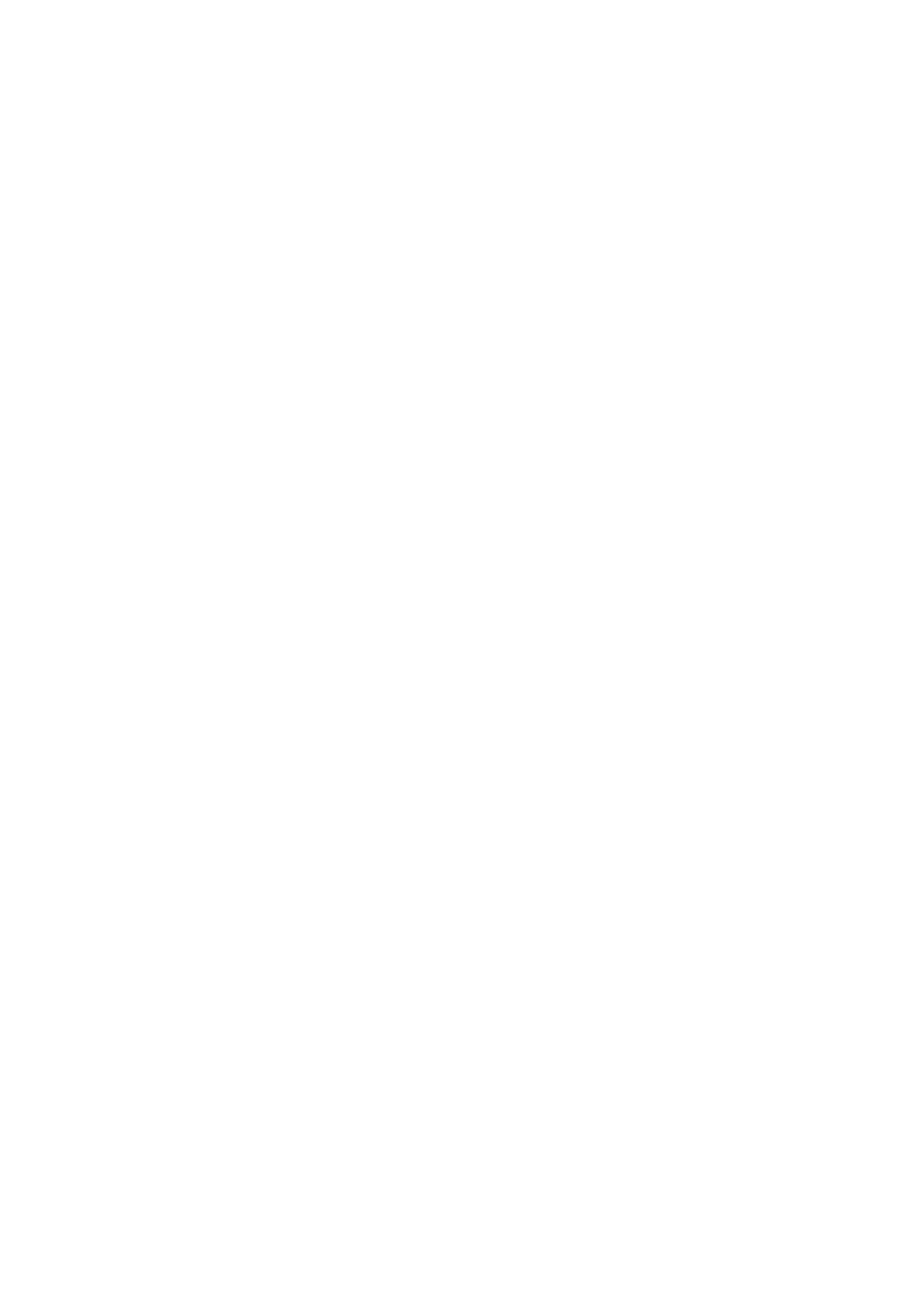## **Department of Energy and Climate Change**

## **National Policy Statement for Electricity Networks Infrastructure (EN-5)**

Presented to Parliament pursuant to section 5(9) of the Planning Act 2008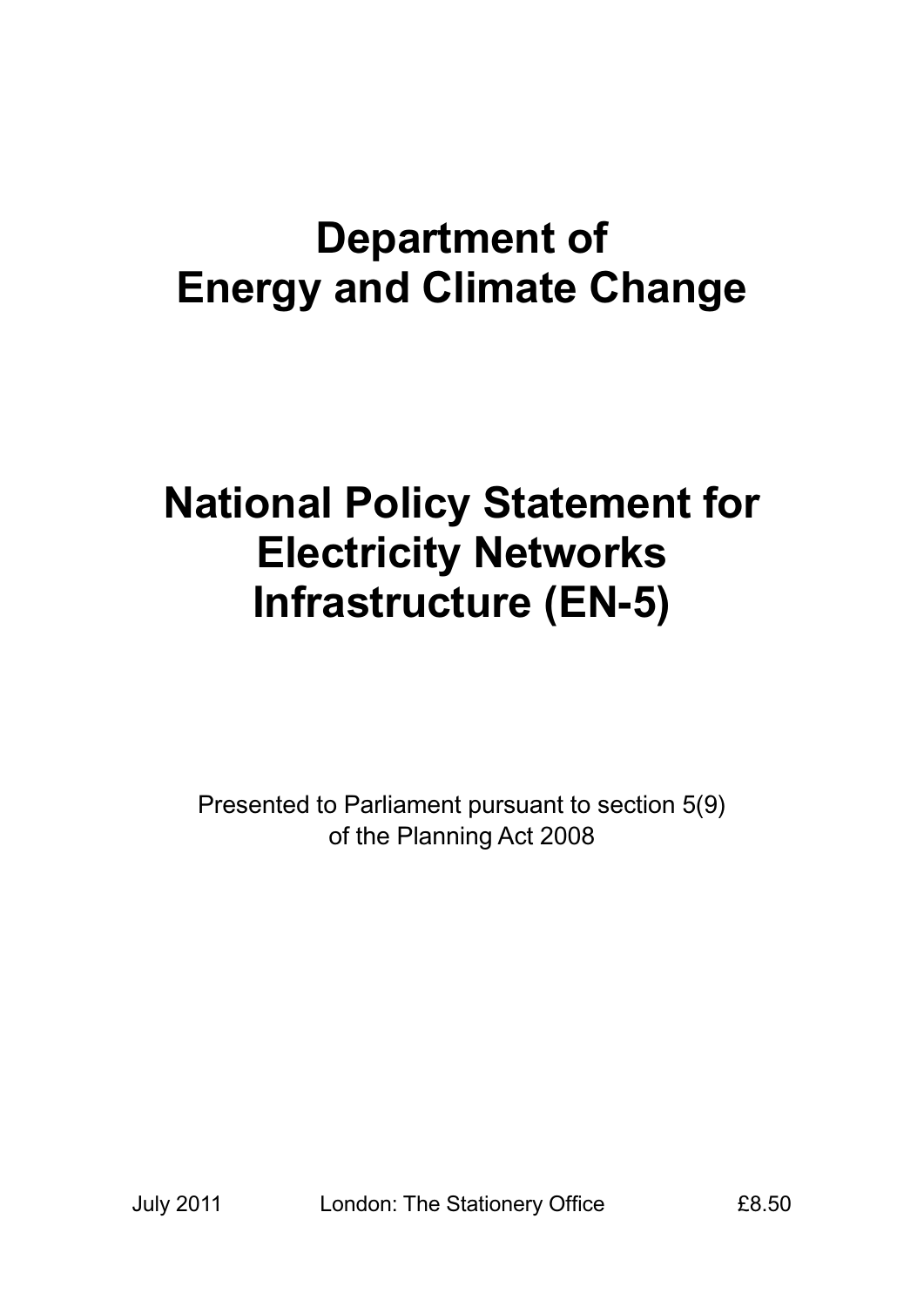#### © Crown copyright 2011

You may re-use this information (excluding logos) free of charge in any format or medium, under the terms of the Open Government Licence. To view this licence, visit http://www.nationalarchives.gov.uk/doc/opengovernment-licence/ or e-mail: psi@nationalarchives.gsi.gov.uk.

Where we have identified any third party copyright information you will need to obtain permission from the copyright holders concerned.

Any enquiries regarding this publication should be sent to us at correspondence@decc.gsi.gov.uk

This publication is available for download at www.official-documents.gov.uk. This document is also available from our website at www.decc.gov.uk.

ISBN: 9780108510816

Printed in the UK for The Stationery Office Limited on behalf of the Controller of Her Majesty's Stationery Office

ID: 2441173 07/11

Printed on paper containing 75% recycled fibre content minimum.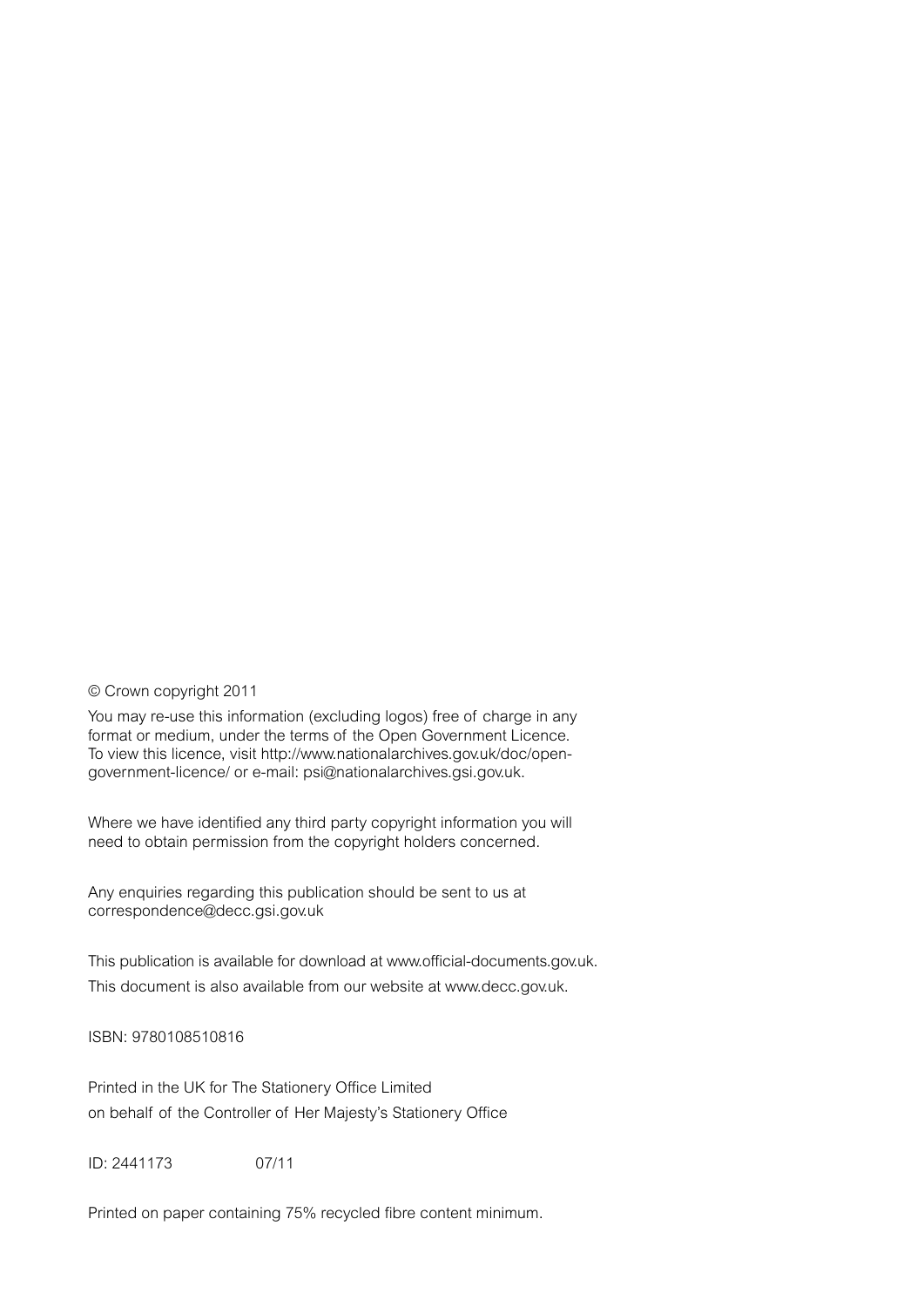## **Contents**

| <b>Part 1 Introduction</b>   |                                                                           | 1                       |
|------------------------------|---------------------------------------------------------------------------|-------------------------|
| 1.1                          | <b>Background</b>                                                         | 1                       |
| 1.2                          | Role of this NPS in the planning system                                   | 1                       |
| 1.3                          | <b>Relationship with EN-1</b>                                             | 1                       |
| 1.4                          | Future planning reform                                                    | $\overline{2}$          |
| 1.5                          | Geographical coverage                                                     | 3                       |
| 1.6                          | Period of validity and review                                             | 3                       |
| 1.7                          | Appraisal of Sustainability and Habitats Regulations<br><b>Assessment</b> | 3                       |
| 1.8                          | Infrastructure covered by this NPS                                        | $\overline{\mathbf{4}}$ |
|                              | Part 2 Assessment and Technology-Specific Information                     | 6                       |
| 2.1                          | Introduction                                                              | 6                       |
| $2.2\phantom{0}$             | Factors influencing site selection by applicants                          | 6                       |
| 2.3                          | General assessment principles for electricity networks                    | 8                       |
| 2.4                          | Climate change adaptation                                                 | 9                       |
| 2.5                          | Consideration of good design                                              | 10                      |
| 2.6                          | Impacts of electricity networks                                           | 10                      |
| 2.7                          | <b>Biodiversity and Geological Conservation</b>                           | 11                      |
| 2.8                          | <b>Landscape and Visual</b>                                               | 12                      |
| 2.9                          | <b>Noise and Vibration</b>                                                | 16                      |
| 2.10                         | <b>Electric and Magnetic Fields (EMFs)</b>                                | 19                      |
|                              | <b>Simplified Route Map for dealing with EMFs</b>                         | 23                      |
| <b>Glossary of key terms</b> |                                                                           | 24                      |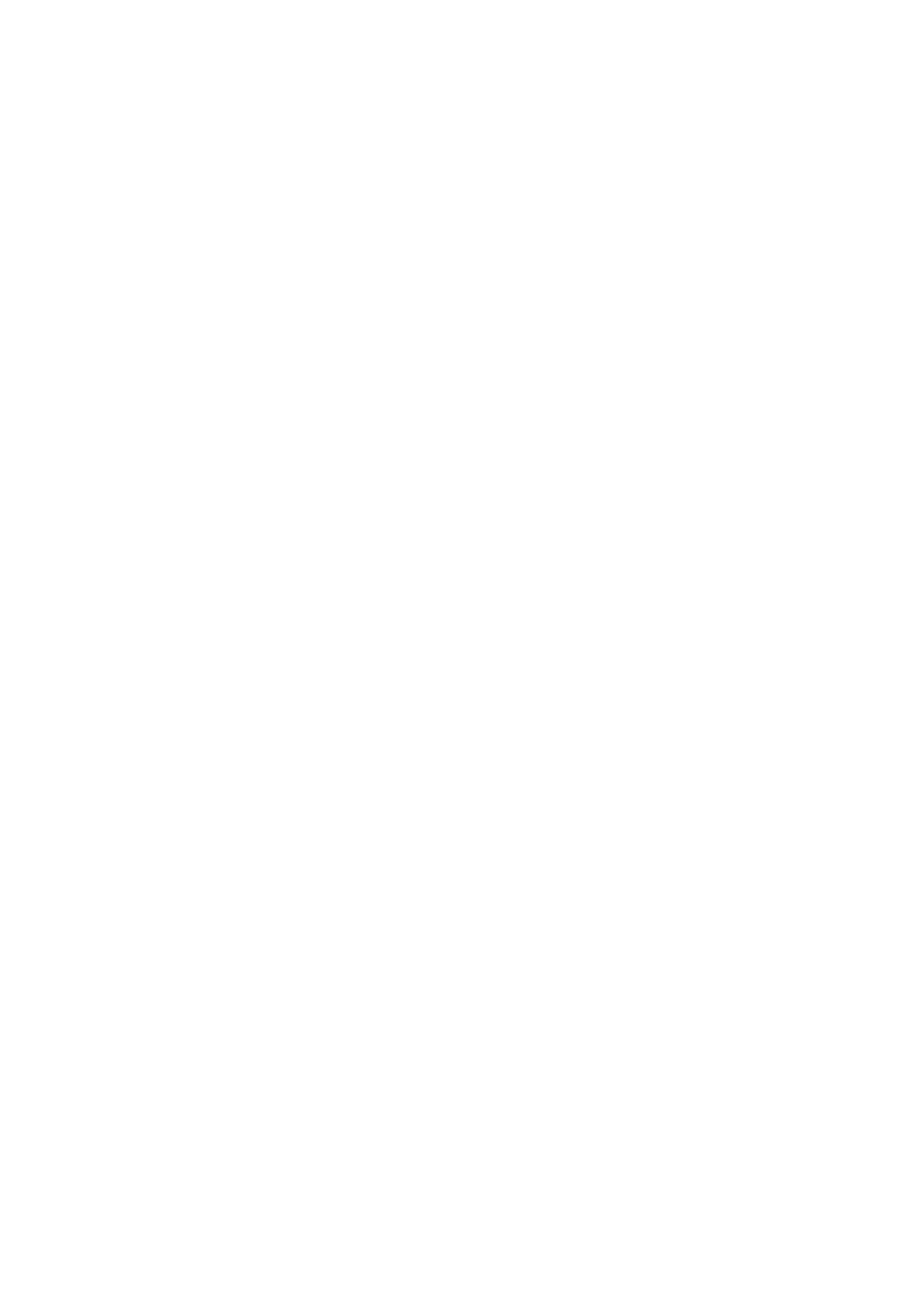# **Part 1 Introduction**

## **1.1 Background**

1.1.1 The new electricity generating infrastructure that the UK needs to move to a low carbon economy while maintaining security of supply will be heavily dependent on the availability of a fit for purpose and robust electricity network. That network will need to be able to support a more complex system of supply and demand than currently and cope with generation occurring in more diverse locations.

## **1.2 Role of this NPS in the planning system**

- 1.2.1 This National Policy Statement (NPS), taken together with the Overarching National Policy Statement for Energy (EN-1), provides the primary basis for decisions taken by the Infrastructure Planning Commission (IPC) on applications it receives for electricity networks infrastructure (see Section 1.8 of this NPS). The way in which NPSs guide IPC decision making, and the matters which the IPC is required by the Planning Act 2008 to take into account in considering applications, are set out in Sections 1.1 and 4.1 of EN-1.
- 1.2.2 Applicants should ensure that their applications, and any accompanying supporting documents and information, are consistent with the instructions and guidance given to applicants in this NPS, EN-1 and any other NPSs that are relevant to the application in question.
- 1.2.3 This NPS may be helpful to local planning authorities (LPAs) in preparing their local impact reports. In England and Wales this NPS is likely to be a material consideration in decision making on relevant applications that fall under the Town and Country Planning Act 1990 (as amended). Whether, and to what extent this NPS is a material consideration will be judged on a case by case basis.
- 1.2.4 Further information on the relationship between NPSs and the town and country planning system, as well as information on the role of NPSs, is set out in paragraphs 13-19 of Annex A to the letter to Chief Planning Officers issued by the Department for Communities and Local Government (CLG) on 9 November 20091 .
- 1.2.5 Paragraphs 1.2.2 and 4.1.6 of EN-1 provide details of how this NPS may be relevant to the decisions of the Marine Management Organisation (MMO) and how the Marine Policy Statement (MPS) and any applicable Marine Plan may be relevant to the IPC in its decision making.

## **1.3 Relationship with EN-1**

1.3.1 This NPS is part of a suite of energy NPSs. It should be read in conjunction with EN-1 which covers:

<sup>1</sup> http://www.communities.gov.uk/publications/planningandbuilding/letternpsconsultation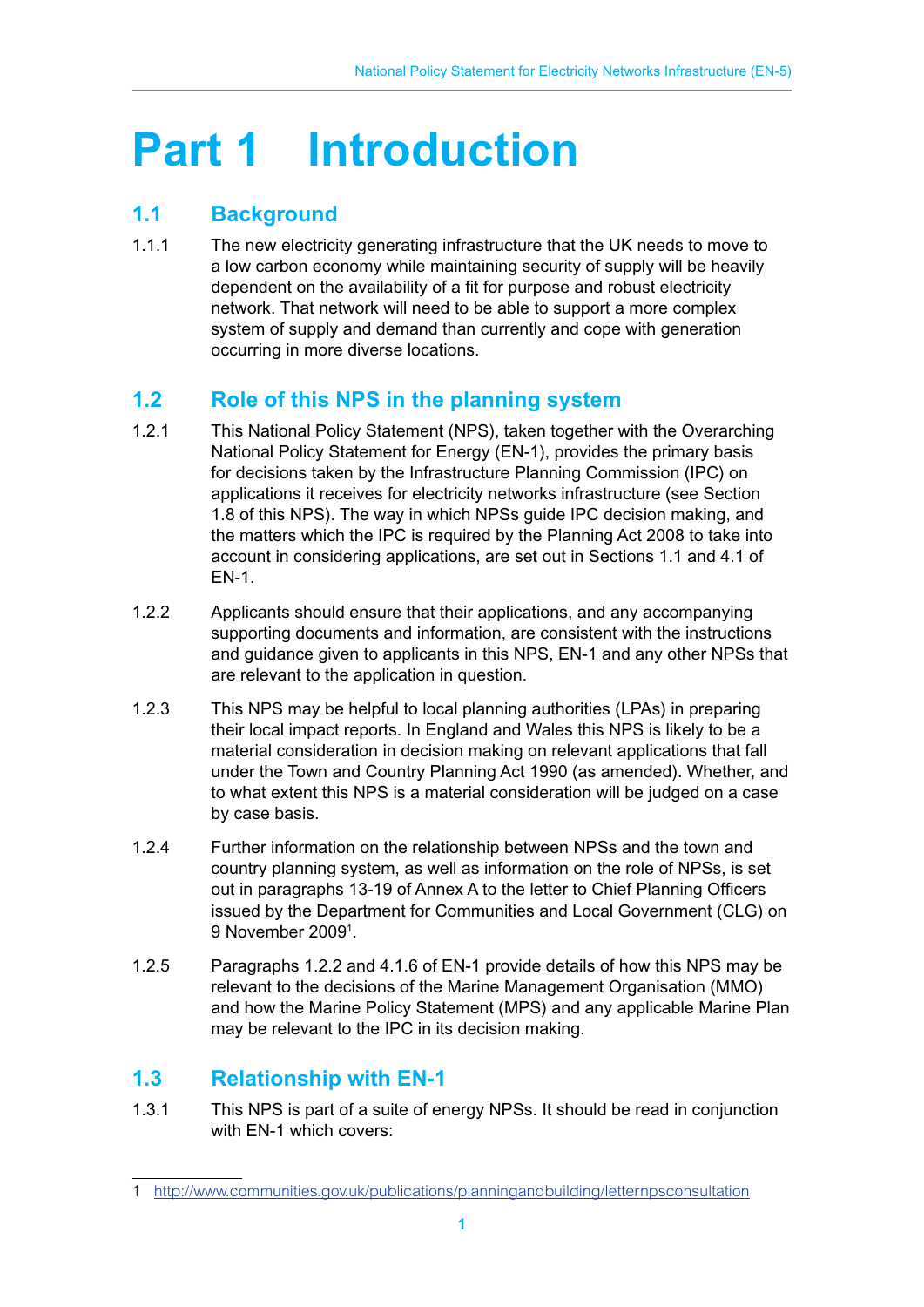- the high level objectives, policy and regulatory framework for new nationally significant infrastructure projects that are covered by the suite of energy NPSs (referred to as energy NSIPs) and any associated development;
- the need and urgency for new energy infrastructure to be consented and built with the objective of contributing to a secure, diverse and affordable energy supply and supporting the Government's policies on sustainable development in particular by mitigating and adapting to climate change;
- the need for specific technologies, including the types of infrastructure covered by this NPS;
- key principles to be followed in the examination and determination of applications;
- the role of the Appraisals of Sustainability (AoS) (see Section 1.7 below) in relation to the suite of energy NPSs;
- policy on good design, climate change adaptation and other matters relevant to more than one technology-specific NPS; and
- the assessment and handling of generic impacts that are not specific to particular technologies.
- 1.3.2 This NPS does not seek to repeat the material set out in EN-1, which applies to all applications covered by this NPS unless stated otherwise. The reasons for policy that is specific to the energy infrastructure covered by this NPS are given, but where EN-1 sets out the reasons for general policy these are not repeated.

### **1.4 Future planning reform**

- 1.4.1 Aside from cases where the Secretary of State intervenes, or where the application is not covered by a designated NPS, the Planning Act 2008, as in force at the date of designation of this NPS, provides for all applications for development consent to be both examined and determined by the IPC. However, the enactment and entry into force of the provisions of the Localism Bill (introduced into Parliament in December 2010) relating to the Planning Act would abolish the IPC. The function of examining applications would be taken on by a new Major Infrastructure Planning Unit ("MIPU") within the Planning Inspectorate, and the function of determining applications on infrastructure projects by the Secretary of State (who would receive a report and recommendation on each such application from MIPU). In the case of energy projects, this function would be carried out by the Secretary of State for Energy and Climate Change.
- 1.4.2 If the Localism Bill is enacted and these changes take effect, references in this NPS to the IPC should be read as follows from the date when the changes take effect. Any statement about the IPC in its capacity as an examining body should be taken to refer to MIPU. Any statement about the IPC in its capacity as a decision-maker determining applications should be taken to refer to the Secretary of State for Energy and Climate Change in his capacity as decision-maker; MIPU would have regard to such statements in framing its reports and recommendations to the Secretary of State.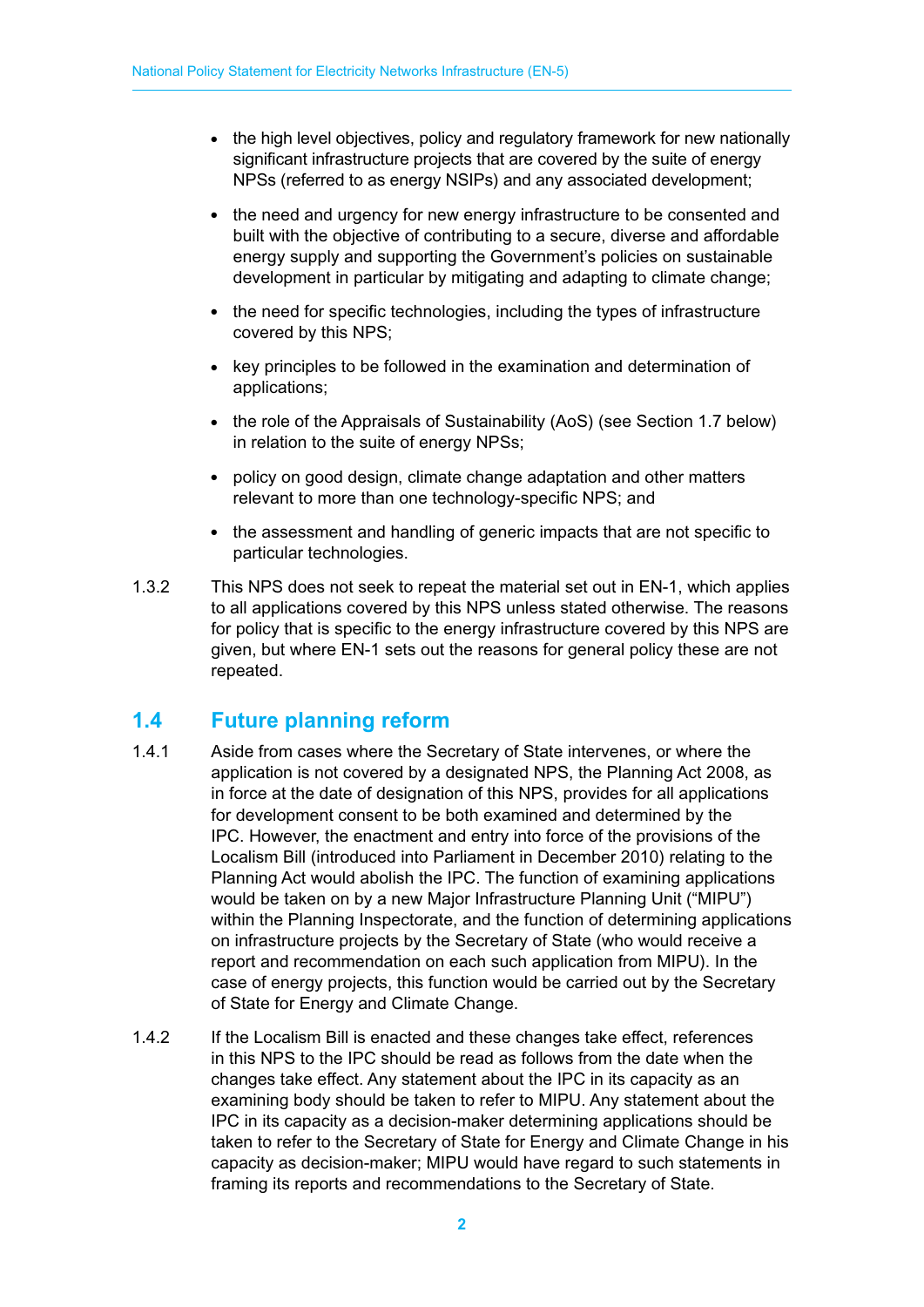### **1.5 Geographical coverage**

- 1.5.1 This NPS, together with EN-1, is the primary decision-making guidance document for the IPC when considering development consent applications for NSIPs for electricity networks infrastructure in England and Wales as described in paragraph 1.8.1.
- 1.5.2 In Scotland, the IPC will not examine applications for electricity network NSIPs. However, energy policy is generally a matter reserved to UK Ministers and this NPS may therefore be a relevant consideration in planning decisions in Scotland.
- 1.5.3 In Northern Ireland, planning consents for energy infrastructure projects are devolved to the Northern Ireland Executive, so the IPC will not examine applications for energy infrastructure in Northern Ireland.

### **1.6 Period of validity and review**

1.6.1 This NPS will remain in force in its entirety unless withdrawn or suspended in whole or in part by the Secretary of State. It will be subject to review by the Secretary of State in order to ensure that it remains appropriate. Information on the review process is set out in paragraphs 10-12 of Annex A to CLG's letter of 9 November 2009 (see paragraph 1.2.4 above).

#### **1.7 Appraisal of Sustainability and Habitats Regulations Assessment2**

- 1.7.1 All of the energy NPSs have been subject to an Appraisal of Sustainability  $(AoS)<sup>3</sup>$  incorporating the requirements of the regulations that implement the Strategic Environmental Assessment (SEA) Directive<sup>4</sup>. General information on the AoSs can be found in paragraph 1.7.1 of EN-1. Habitats Regulations Assessment was also done for all the energy NPSs. Paragraph 1.7.13 of EN-1 sets out the conclusions of the HRA.
- 1.7.2 Key points from the AoS for EN-5 are that:
	- through supporting the transition to a low carbon economy, EN-5 is considered to have significant positive effects on the economy and skills AoS objective in the short term;
	- effects on ecology are uncertain at this level of appraisal, as they depend on the sensitivity of the environment and the location and design of specific infrastructure;

<sup>2</sup> Appraisal of Sustainability for the Revised Draft Electricity Networks available at: http://webarchive.nationalarchives.gov.uk/20110302182042/ https://www.energynpsconsultation.decc.gov.uk/home

<sup>3</sup> As required by Section 5(3) of the Planning Act 2008

<sup>4</sup> Directive 2001/42/EC of 27 June 2001 on the assessment of the effects of certain plans and programmes on the environment.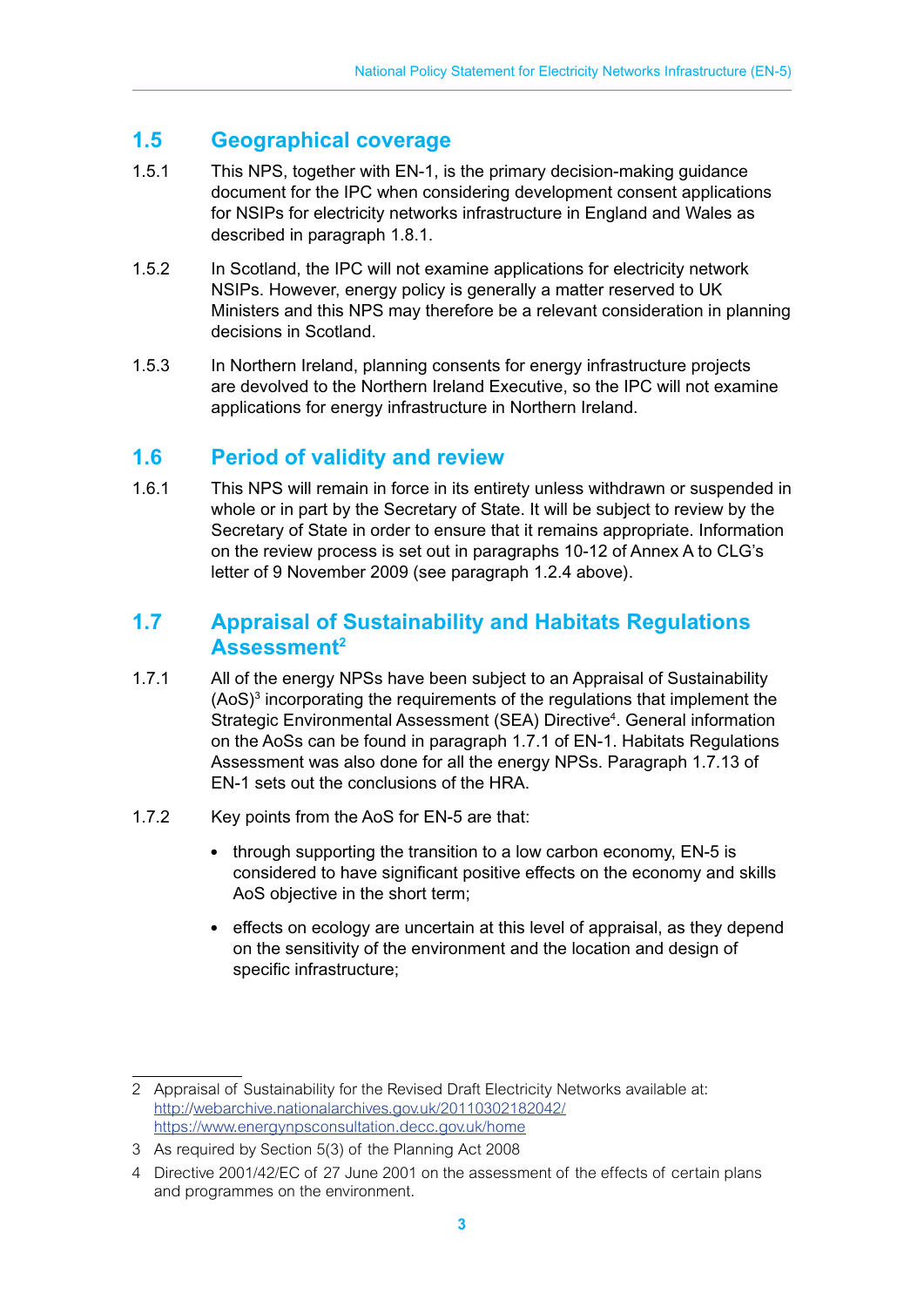- significant negative effects were identified for the landscape, townscape and visual AoS objective because of the prominent visual nature of electricity networks infrastructure covered in EN-5; and
- electricity networks infrastructure development has similar effects to other types of energy infrastructure, although because of the linear nature of electricity lines, effects are spread across a wider area; for the majority of the AoS objectives (excluding visual), the strategic effects of EN-5 are considered to be neutral.
- 1.7.3 As required by the SEA Directive, Part 2 of AoS-5 also includes an assessment of reasonable alternatives to the policies set out in EN-5 at a strategic level. The two alternatives assessed were:
	- (a) the Government would take a strategic view on locations where it is best to develop electricity network infrastructure and limit consenting to those areas; and
	- (b) the adoption of a presumption that electricity lines should be put underground (generally, or in particular locations, such as Areas of Outstanding Natural Beauty (AONBs)).
- 1.7.4 Assessment showed that alternative (a) is likely to have effects similar to those of EN-5 because the general location of electricity networks infrastructure is determined by existing network/power station locations and the anticipated location of new stations, and, therefore, the strategic choice of locations will be limited by those factors. However, the alternative is more likely to lead to planning blight, and adverse economic effects through restricting development and investment in the designated corridors. The EN-5 policies are therefore preferred.
- 1.7.5 Assessment showed that alternative (b) would have effects similar to those of EN-5 policies for climate change, but that it was likely to have negative effects on the security of supply and economic objectives. Effects on soil, water, ecology and archaeology are likely to be negative, at least in the short term, requiring significant mitigation, but there is uncertainty around long term effects depending on the specific location and the sensitivity of the receiving environment. However, long term effects on landscape, townscape and visual impacts will be positive. It would be possible to reduce the potential negative effects of alternative (b) by applying the presumption of undergrounding to particular types of designated landscape, but this would also reduce the perceived positive effect for those outside such areas. Because of the negative effects on security of supply and economic objectives, as well as the other negative effects listed above, it is considered preferable to adopt the policies in EN-5 because the range of factors to be taken into account means that decisions on undergrounding are best taken within a more flexible policy framework using case by case evaluation.

### **1.8 Infrastructure covered by this NPS**

1.8.1 Infrastructure for electricity networks generally can be divided into two main elements: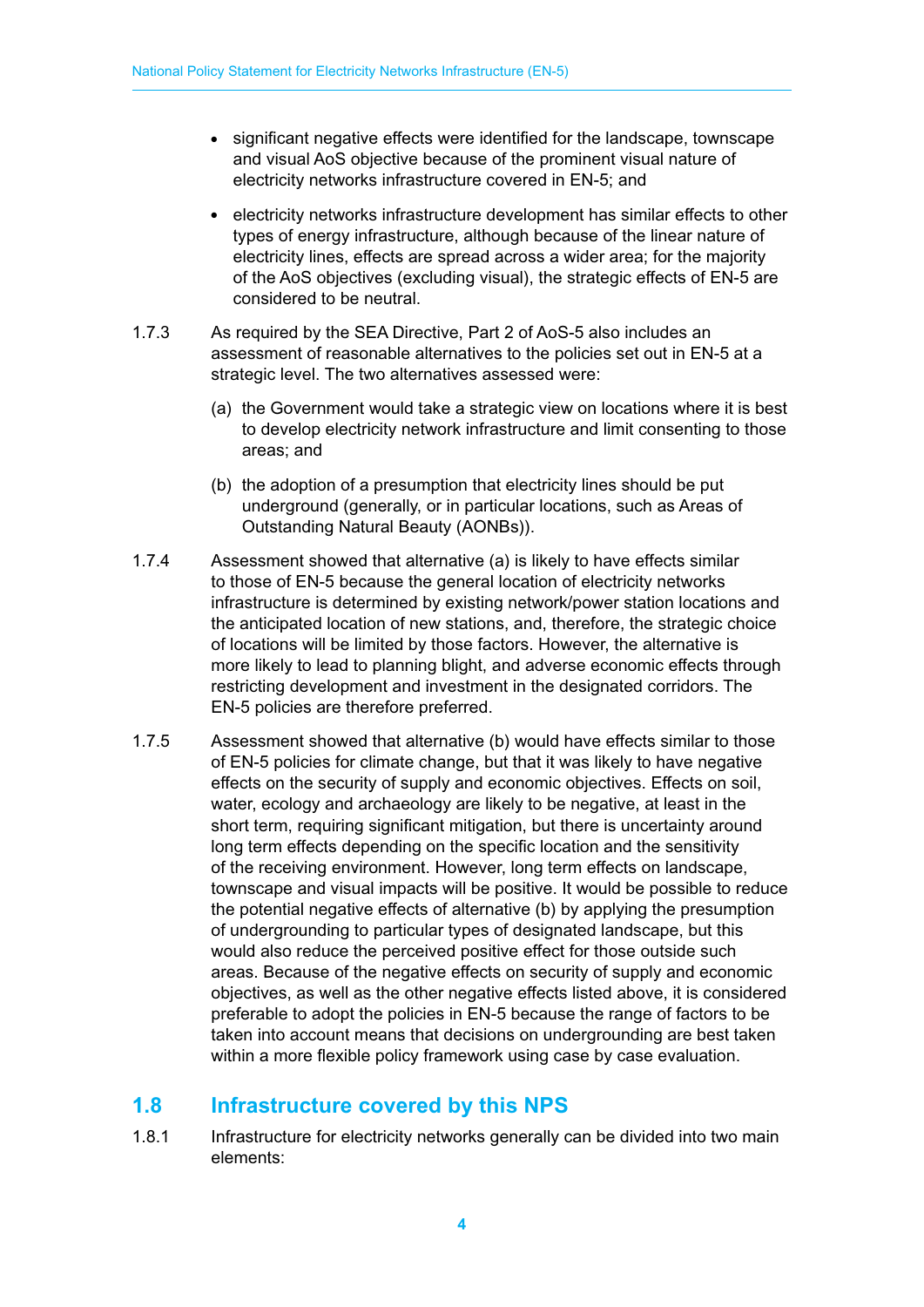- transmission systems (the long distance transfer of electricity through 400kV and 275kV lines), and distribution systems (lower voltage lines from 132kV to 230V from transmission substations to the end-user) which can either be carried on towers/poles or undergrounded; and
- associated infrastructure, e.g. substations (the essential link between generation, transmission, and the distribution systems that also allows circuits to be switched or voltage transformed to a useable level for the consumer) and converter stations to convert DC power to AC power and vice versa.
- 1.8.2 This NPS covers above ground electricity lines whose nominal voltage is expected to be 132kV or above. Any other kind of electricity infrastructure (including lower voltage overhead lines, underground or sub-sea cables at any voltage, and associated infrastructure as referred to above) will only be subject to the Planning Act 2008 – and so be covered by this NPS – if it is in England, and it constitutes associated development for which consent is sought along with an NSIP such as a generating station or relevant overhead line.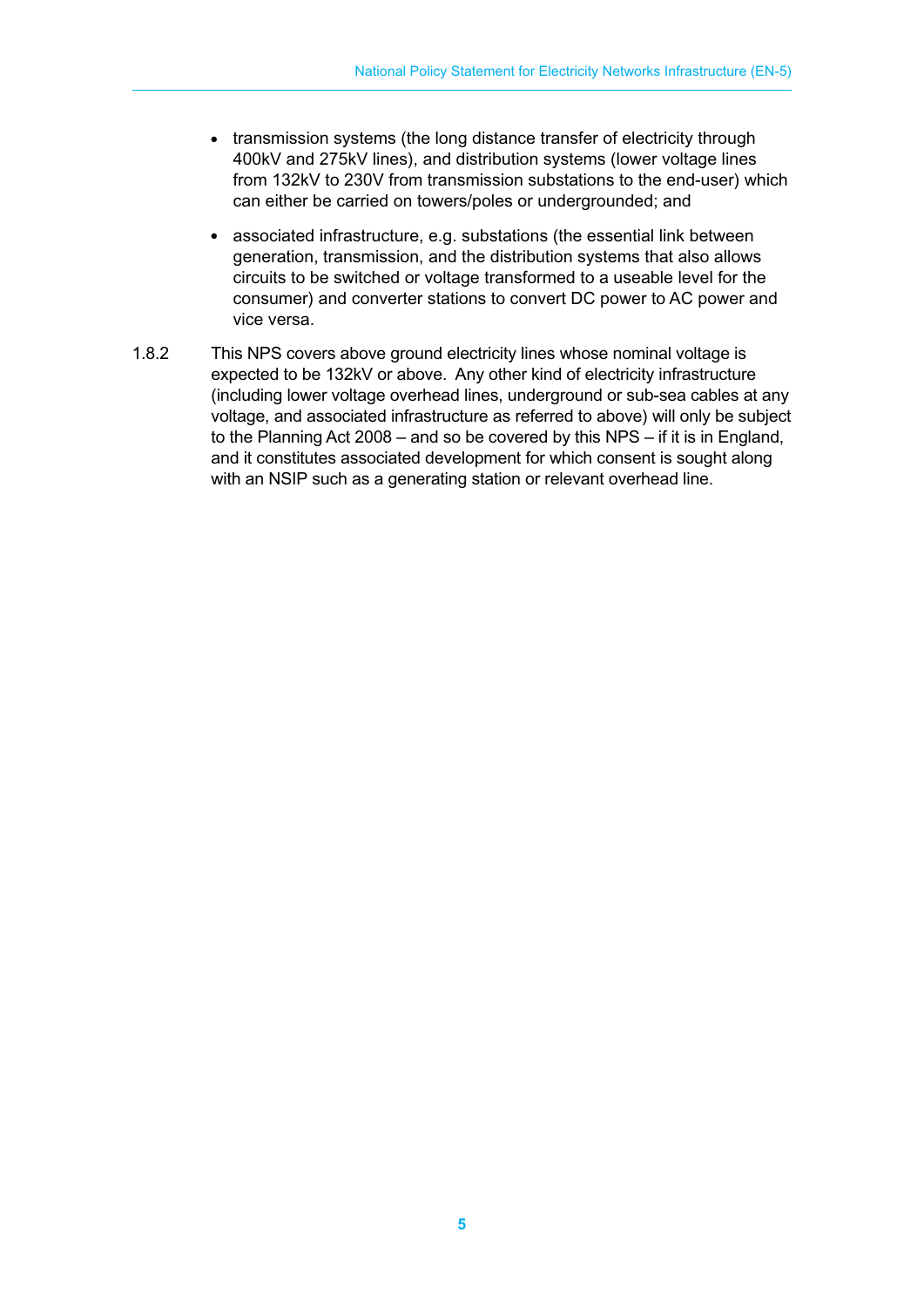# **Part 2 Assessment and Technology-Specific Information**

### **2.1 Introduction**

- 2.1.1 Part 4 of EN-1 sets out the general principles that should be applied in the assessment of development consent applications across the range of energy technologies. Part 5 of EN-1 sets out policy on the assessment of impacts which are common across a range of these technologies (generic impacts). This NPS is concerned with impacts and other matters which are specific to electricity networks infrastructure or where, although the impact or issue is generic and covered in EN-1, there are further specific considerations arising from this technology.
- 2.1.2 The policies set out in this NPS are additional to those on generic impacts set out in EN-1 and do not replace them. The IPC should consider this NPS and EN-1 together when considering applications relating to electricity networks infrastructure. In particular, EN-1 sets out the Government's conclusion that there is a significant need for new major energy infrastructure generally (see Part 3 of EN-1). EN-1 includes information regarding the specific need for new major electricity networks infrastructure in Section 3.7. In the light of this, the IPC should act on the basis that the need for the infrastructure covered in this NPS has been demonstrated.

### **2.2 Factors influencing site selection by applicants**

2.2.1 The sections below include references to factors influencing site/route selection by applicants for electricity networks NSIPs. These are not a statement of Government policy, but are included to provide the IPC and others with background information on the criteria that applicants consider when choosing a site or route. The specific criteria considered by applicants, and the weight they give to them, will vary from project to project. The choices which energy companies make in selecting sites reflect their assessment of the risk that the IPC, following the principles set out in paragraph 4.1.1 of EN-1, will not grant consent in any given case. In the market-based GB system, electricity network companies are regulated monopolies which must respond to demand from generators and consumers of electricity by developing and maintaining economical and efficient networks whilst having regard to various non-financial considerations<sup>5</sup>. It is for electricity network companies, responding to actual and anticipated changes in the patterns of supply and demand within the framework of

<sup>5</sup> On the market-based system in general and the regulatory position of the transmission and distribution monopolies, see Chapter 2 of *Electricity Market reform: Consultation Document* at http://www.decc.gov.uk/assets/decc/Consultations/emr/1041-electricity-market-reformcondoc.pdf.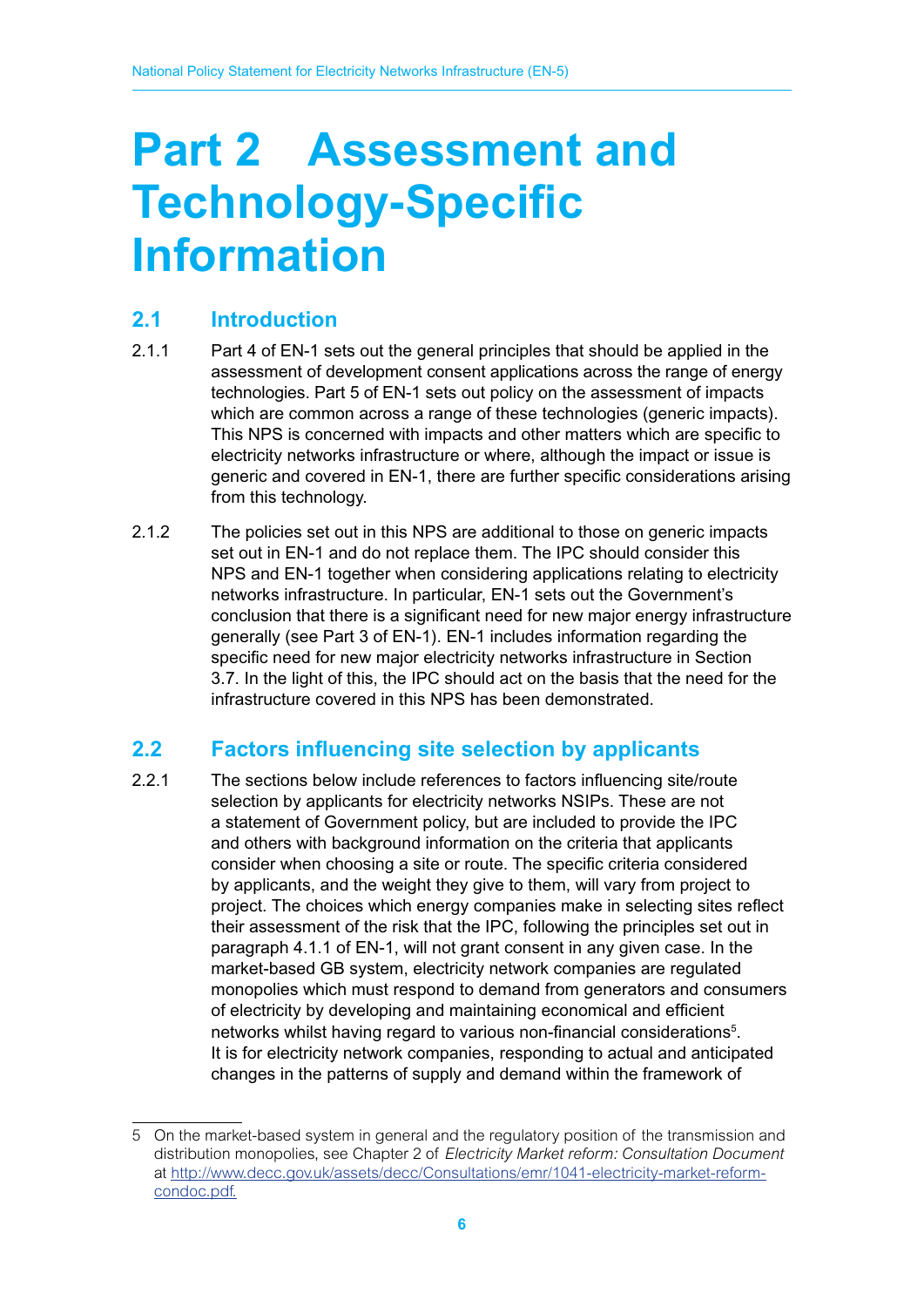regulation of new investment administered by Ofgem, to decide what applications for new electricity networks infrastructure to bring forward and the Government does not seek to direct applicants to particular sites or routes for electricity networks infrastructure $6$ .

- 2.2.2 The general location of electricity network projects is often determined by the location, or anticipated location, of a particular generating station and the existing network infrastructure taking electricity to centres of energy use. This gives a locationally specific beginning and end to a line. On other occasions the requirement for a line may not be directly associated with a specific power station but rather the result of the need for more strategic reinforcement of the network. In neither circumstance is it necessarily the case that the connection between the beginning and end points should be via the most direct route (indeed this may be practically impossible), as the applicant will need to take a number of factors, including engineering and environmental aspects, into account.
- 2.2.3 In order to be able lawfully to install, inspect, maintain, repair, adjust, alter, replace or remove an electric line (above or below ground) and any related equipment such as poles, pylons/transmission towers, transformers and cables, network companies need either to own the land on, over or under which construction is to take place or to hold sufficient rights over, or interest in that land (typically in the form of an easement), or to have permission from the current owner or occupier to install their electric lines and associated equipment and carry out related works (usually referred to as a "wayleave").
- 2.2.4 Where the network company does not own (or wish to own) the relevant land itself, it may reach a voluntary agreement that gives it either an easement over the land or at least a wayleave permission to use it during the tenure of the current owner or occupier. Where it does not succeed in reaching the agreement it wants, the company may, as part of its application to the IPC, seek to acquire rights compulsorily over the relevant land by means of a provision in the DCO. The applicant may also apply for the compulsory purchase of land: this is not normally sought where lines and cables are installed, but may occur where other electricity network infrastructure, such as a new substation, is required. The above issues may be relevant considerations when the electricity company is considering various potential routes.
- 2.2.5 There will usually be some flexibility around the location of the associated substations and applicants will give consideration to how they are placed in the local landscape taking account of such things as local topography and the possibility of screening. See Section 2.8 below and Section 5.9 in EN-1.
- 2.2.6 As well as having duties under section 9 of the Electricity Act 1989, (in relation to developing and maintaining an economical and efficient network), developers will be influenced by Schedule 9 to the Electricity Act 1989<sup>7</sup>, which places a duty on all transmission and distribution licence holders, in formulating proposals for new electricity networks infrastructure, to

<sup>6</sup> See paragraph 3.3.24 of EN-1

<sup>7</sup> http://www.legislation.gov.uk/ukpga/1989/29/schedule/9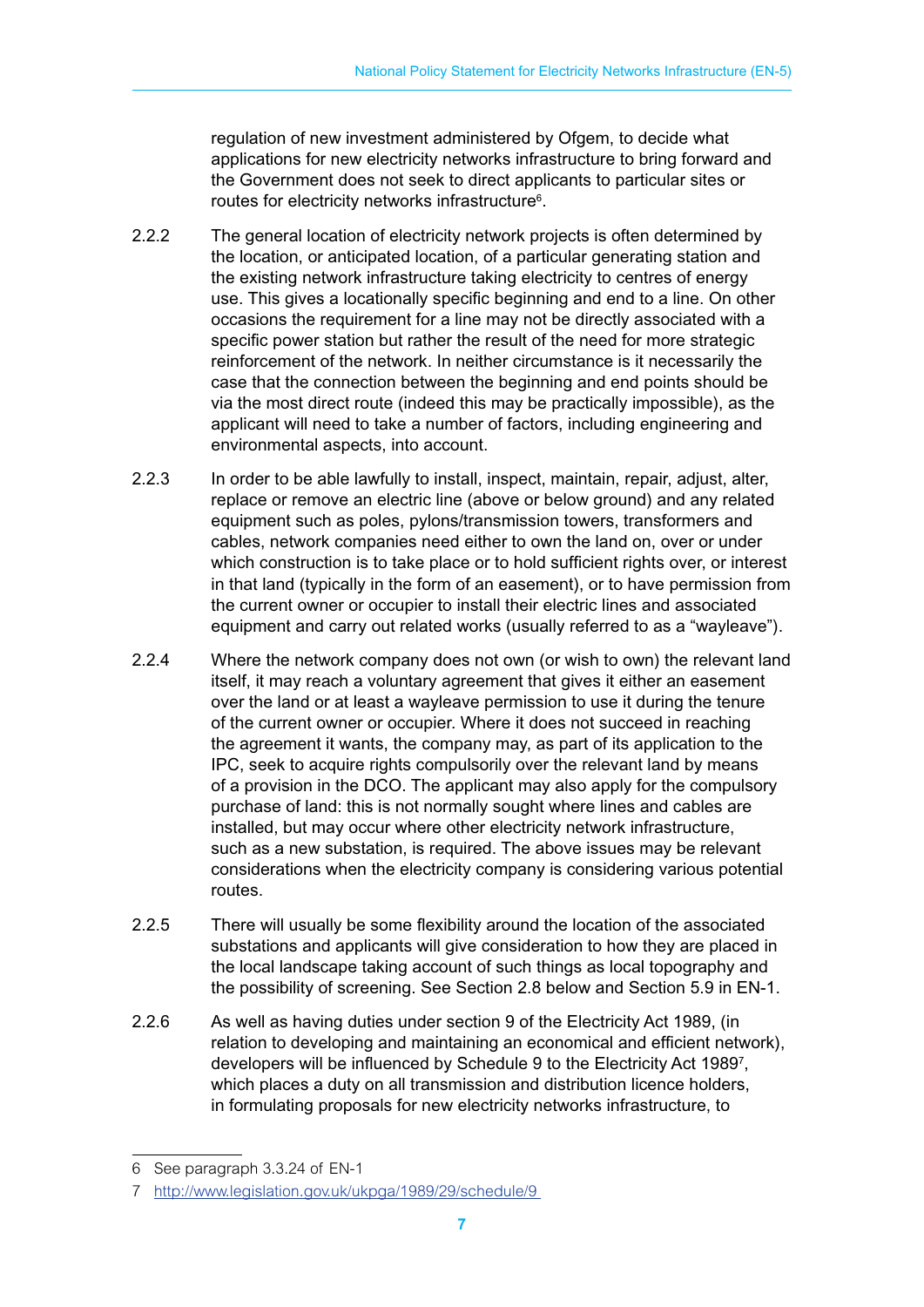"have regard to the desirability of preserving natural beauty, of conserving flora, fauna and geological or physiographical features of special interest and of protecting sites, buildings and objects of architectural, historic or archaeological interest; and … do what [they] reasonably can to mitigate any effect which the proposals would have on the natural beauty of the countryside or on any such flora, fauna, features, sites, buildings or objects." Depending on the location of the proposed development, statutory duties under section 85 of the Countryside and Rights of Way Act 2000 and section 11A of the National Parks and Access to the Countryside Act 1949 may be relevant.

2.2.7 Transmission and distribution licence holders are also required under Schedule 9 of the Act to produce and publish a statement setting out how they propose to perform this duty generally.

#### **2.3 General assessment principles for electricity networks**

- 2.3.1 EN-1 explains in Section 4.9 that the Planning Act aims to create a holistic planning regime so that the cumulative effects of different elements of the same project can be considered together. Therefore the Government envisages that, wherever reasonably possible, applications for new generating stations and related infrastructure should be contained in a single application to the IPC.
- 2.3.2 However, particularly for generating stations and the related electricity networks, this may not always be possible or represent the most efficient approach to the delivery of new infrastructure. This could be, for example, because of the differing lengths of time needed to prepare the applications for submission to the IPC, or because a network application relates to multiple generation projects or because the works involved are strategic reinforcements required for a number of reasons. It may also be relevant that the networks application and a related generating station application are likely to come from two different legal entities, or be subject to different commercial and regulatory frameworks. Case studies illustrating the different scenarios that may arise can be found in a report prepared by the Electricity Networks Strategy Group Planning Working Group<sup>8</sup>. Early engagement with the IPC is encouraged in such circumstances.
- 2.3.3 Where an electricity networks infrastructure project is submitted to the IPC without an accompanying application for a generating station, the IPC should have regard to the matters specified in paragraph 4.9.3 of EN-1, as well as the need for the proposed infrastructure (as set out in Part 3 of EN-1). Circumstances in which the IPC considers it appropriate to consider a networks application separately from related proposals may include where, although the proposed generating station has yet to be consented, there is clear evidence of demand in that:
	- the project is wholly or substantially supported by connection agreements or contractual arrangements to provide connection; or
	- the project is based on reasonably anticipated future requirements.

<sup>8</sup> http://www.ensg.gov.uk/assets/demonstrating\_the\_need\_for\_electricity\_infrastructure\_june\_2009.pdf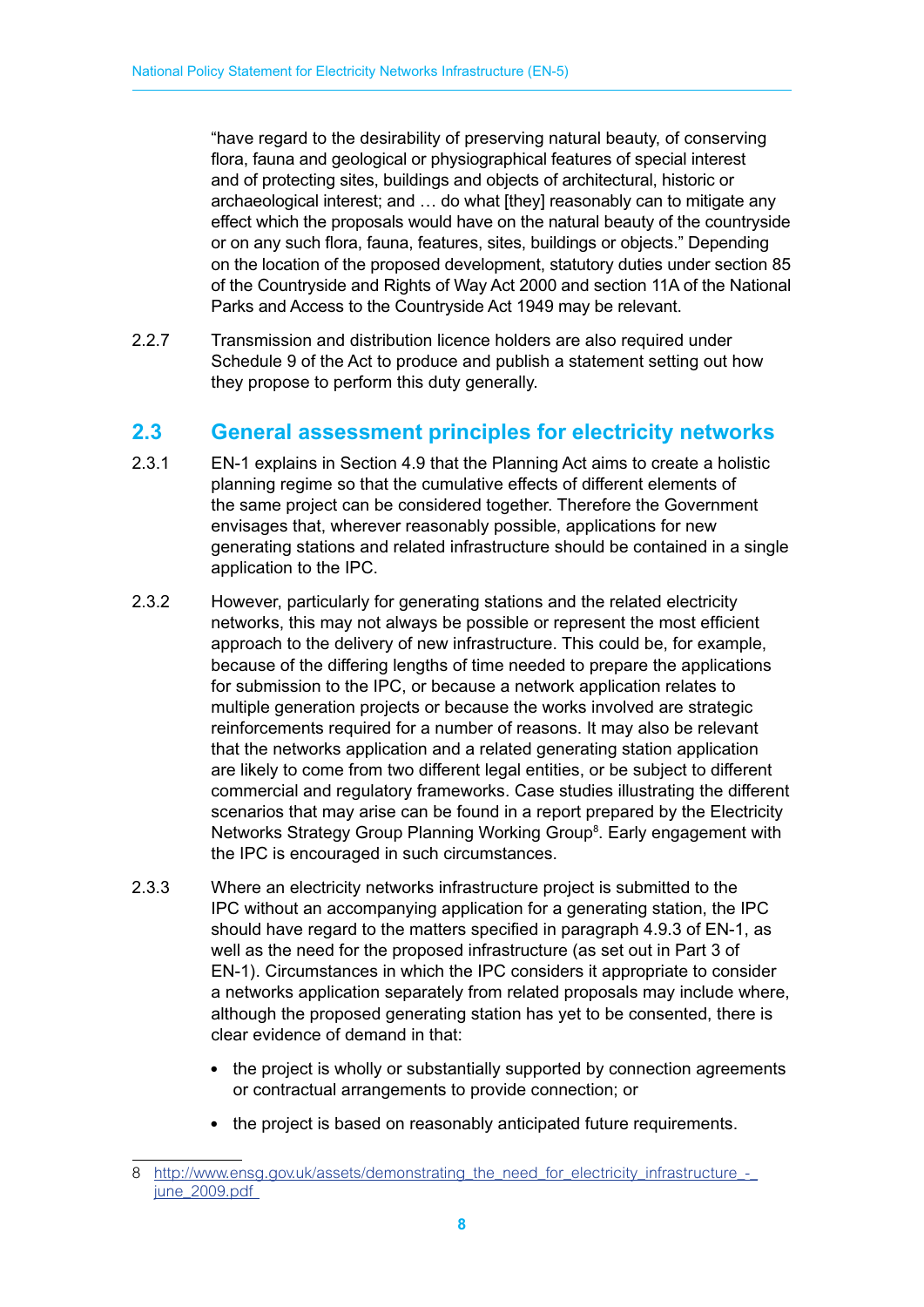This might be because it is located in an area where there is likely to be either significant increased generation or a significant increase in load on the existing network. An example of how this could be demonstrated is Round 3<sup>9</sup> for offshore windfarms where site licensing arrangements will give a clear indication of the areas within which future applications for consent will be received.

- 2.3.4 If the IPC believes it needs to probe further then factors it may wish to consider include whether the project would make a significant contribution to the promotion of renewable energy, the achievement of climate change objectives, the maintenance of an appropriate level of security of electricity supply or whether it helps achieve other energy policy objectives.
- 2.3.5 The IPC should also take into account that National Grid, as the owner of the electricity transmission system in England and Wales, as well as Distribution Network Operators (DNOs), are required under section 9 of the Electricity Act 1989<sup>10</sup> to bring forward efficient and economical proposals in terms of network design, taking into account current and reasonably anticipated future generation demand. National Grid is also required to facilitate competition in the supply and generation of electricity and so has a statutory duty to provide a connection whenever or wherever one is required.
- 2.3.6 Given that electricity lines form part of a network, there may also be circumstances where a single application contains works in different geographical locations. Where it can be demonstrated that a series of works will reinforce the network as a whole and meet the need set out in EN-1, the IPC should be willing to accept an application that seeks development consent for the entire set of works. Applicants should discuss potential applications of this nature with the IPC in advance of submitting a formal application.

## **2.4 Climate change adaptation**

- 2.4.1 Part 2 of EN-1 provides information regarding the Government's energy and climate change strategy including policies for mitigating climate change. Section 4.8 of EN-1 sets out the generic considerations that applicants and the IPC should take into account to help ensure that electricity networks infrastructure is resilient to climate change. As climate change is likely to increase risks to the resilience of some of this infrastructure, from flooding for example, or in situations where it is located near the coast or an estuary or is underground, applicants should in particular set out to what extent the proposed development is expected to be vulnerable, and, as appropriate, how it would be resilient to:
	- flooding, particularly for substations that are vital for the electricity transmission and distribution network;
	- effects of wind and storms on overhead lines;
	- higher average temperatures leading to increased transmission losses; and

<sup>9</sup> The Crown Estate's third round of offshore wind farm leasing 10 http://www.legislation.gov.uk/ukpga/1989/29/section/9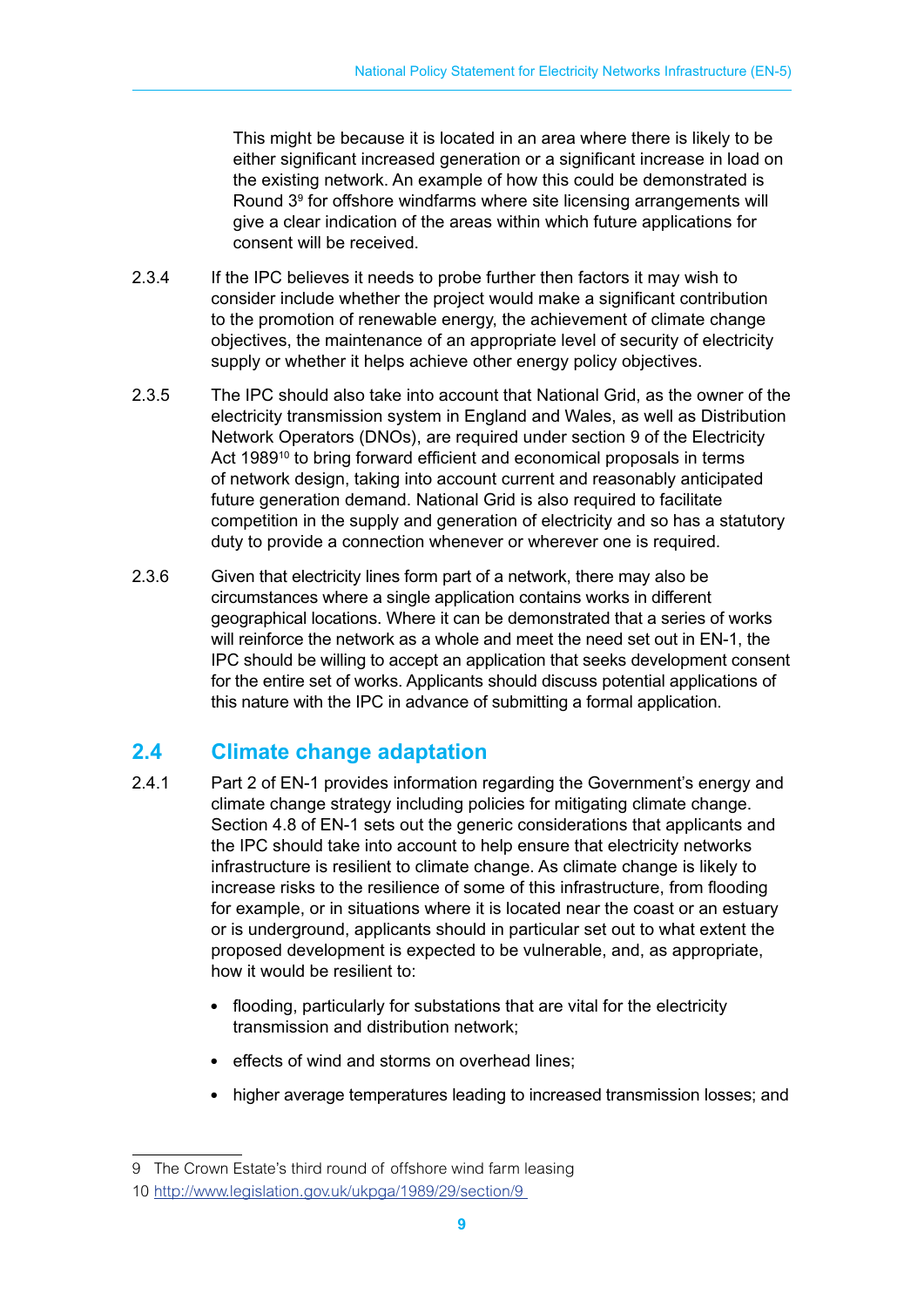- earth movement or subsidence caused by flooding or drought (for underground cables).
- 2.4.2 Section 4.8 of EN-1 advises that the resilience of the project to climate change should be assessed in the Environmental Statement (ES) accompanying an application. For example, future increased risk of flooding would be covered in any flood risk assessment (see Section 5.7 in EN-1).

### **2.5 Consideration of good design**

- 2.5.1 Section 4.5 of EN-1 sets out the principles for good design that should be applied to all energy infrastructure.
- 2.5.2 Proposals for electricity networks infrastructure should demonstrate good design in their approach to mitigating the potential adverse impacts which can be associated with overhead lines, particularly those set out in Sections 2.7 to 2.10 below.

### **2.6 Impacts of electricity networks**

- 2.6.1 Part 5 of EN-1 contains policy for the IPC when assessing potential impacts of energy infrastructure projects (generic impacts). It also contains information to assist the interpretation of the impact sections of all the energy NPSs. When considering impacts for electricity networks infrastructure, all of the generic impacts covered in EN-1 are likely to be relevant, even if they only apply during one phase of the development (such as construction) or only apply to one part of the development (such as a substation). This NPS sets out additional technology-specific considerations on the following generic impacts considered in EN-1:
	- Biodiversity and Geological Conservation;
	- Landscape and Visual; and
	- Noise and Vibration.
- 2.6.2 In addition, this NPS also sets out technology-specific considerations for the impact of EMFs, which is not an impact considered in EN-1.
- 2.6.3 The impacts identified in Part 5 of EN-1 and Part 2 of this NPS are not intended to be exhaustive. Applicants are required to assess all likely significant effects of their proposals (see Section 4.2 of EN-1) and the IPC should consider any impacts which it determines are relevant and important to its decision.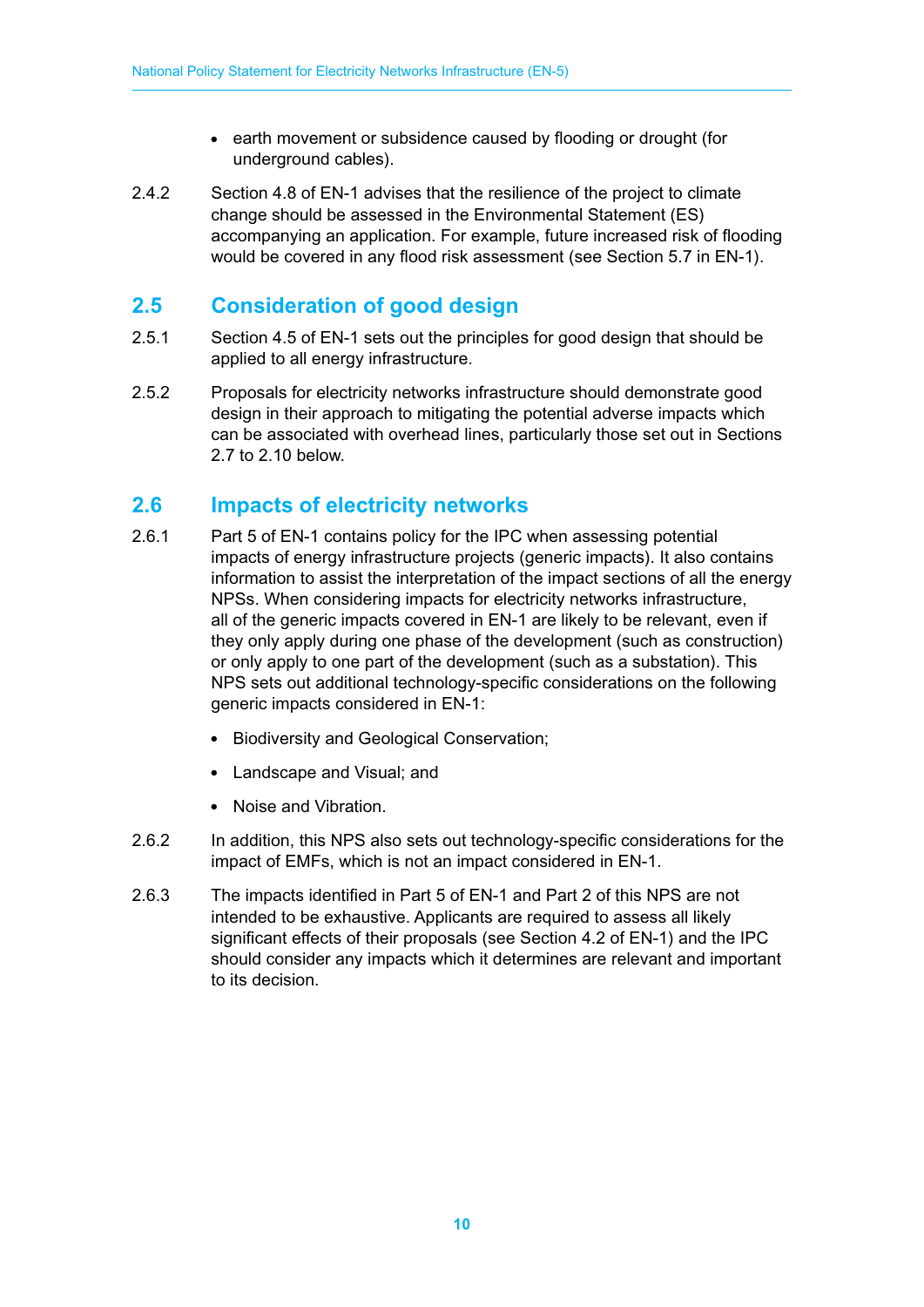## **2.7 Biodiversity and Geological Conservation**

#### **Introduction**

2.7.1 Generic biodiversity effects are covered in Section 5.3 of EN-1. However, large birds such as swans and geese may collide with overhead lines associated with power infrastructure, particularly in poor visibility. Large birds in particular may also be electrocuted when landing or taking off by completing an electric circuit between live and ground wires. Even perching birds can be killed as soon as their wings touch energised parts.

#### **Applicant's Assessment**

2.7.2 The applicant will need to consider whether the proposed line will cause such problems at any point along its length and take this into consideration in the preparation of the Environmental Impact Assessment (EIA) and ES (see Section 4.2 of EN-1). Particular consideration should be given to feeding and hunting grounds, migration corridors and breeding grounds.

#### **IPC Decision Making**

2.7.3 The IPC should ensure that this issue has been considered in the ES and that appropriate mitigation measures will be taken where necessary.

#### **Mitigation**

- 2.7.4 Careful siting of a line away from, or parallel to, but not across, known flight paths can reduce the numbers of birds colliding with overhead lines considerably.
- 2.7.5 Making lines more visible by methods such as the fitting of bird flappers and diverters to the earth wire, which swivel in the wind, glow in the dark and use fluorescent colours designed specifically for bird vision can also reduce the number of deaths. The design and colour of the diverters will be specific to the conditions – the line and pylon/transmission tower specifications and the species at risk.
- 2.7.6 Electrocution risks can be reduced through the design of crossarms, insulators and the construction of other parts of high voltage power lines so that birds find no opportunity to perch near energised power lines on which they might electrocute themselves.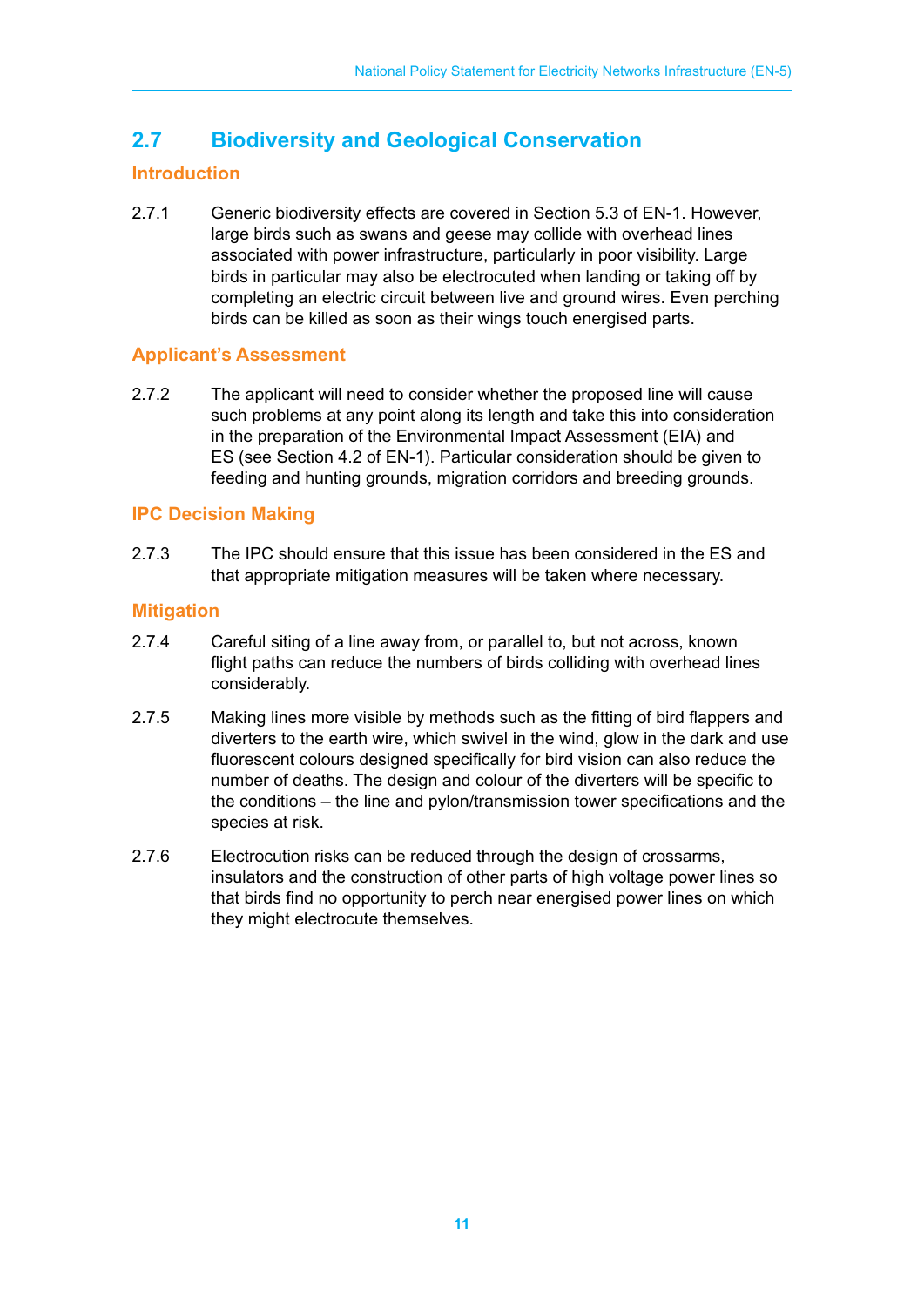## **2.8 Landscape and Visual**

#### **Introduction**

- 2.8.1 Generic landscape and visual effects are covered in Section 5.9 of EN-1. In addition there are specific considerations which apply to electricity networks infrastructure as set out below.
- 2.8.2 Government does not believe that development of overhead lines is generally incompatible in principle with developers' statutory duty under section 9 of the Electricity Act to have regard to amenity and to mitigate impacts (see paragraph 2.2.6 above). In practice new above ground electricity lines, whether supported by lattice steel towers/pylons or wooden poles, can give rise to adverse landscape and visual impacts, dependent upon their scale, siting, degree of screening and the nature of the landscape and local environment through which they are routed. For the most part these impacts can be mitigated, however at particularly sensitive locations the potential adverse landscape and visual impacts of an overhead line proposal may make it unacceptable in planning terms, taking account of the specific local environment and context. New substations, sealing end compounds and other above ground installations that form connection, switching and voltage transformation points on the electricity networks can also give rise to landscape and visual impacts. Cumulative landscape and visual impacts can arise where new overhead lines are required along with other related developments such as substations, wind farms and/or other new sources of power generation.
- 2.8.3 Sometimes positive landscape and visual benefits can arise through the reconfiguration or rationalisation of existing electricity network infrastructure.

#### **Applicant's Assessment**

2.8.4 Where possible, applicants should follow the principles below in designing the route of their overhead line proposals and it will be for applicants to offer constructive proposals for additional mitigation of the proposed overhead line. While proposed underground lines do not require development consent under the Planning Act 2008, wherever the nature or proposed route of an overhead line proposal makes it likely that its visual impact will be particularly significant, the applicant should have given appropriate consideration to the potential costs and benefits of other feasible means of connection or reinforcement, including underground and sub-sea cables where appropriate. The ES should set out details of how consideration has been given to undergrounding or sub-sea cables as a way of mitigating such impacts, including, where these have not been adopted on grounds of additional cost, how the costs of mitigation have been calculated.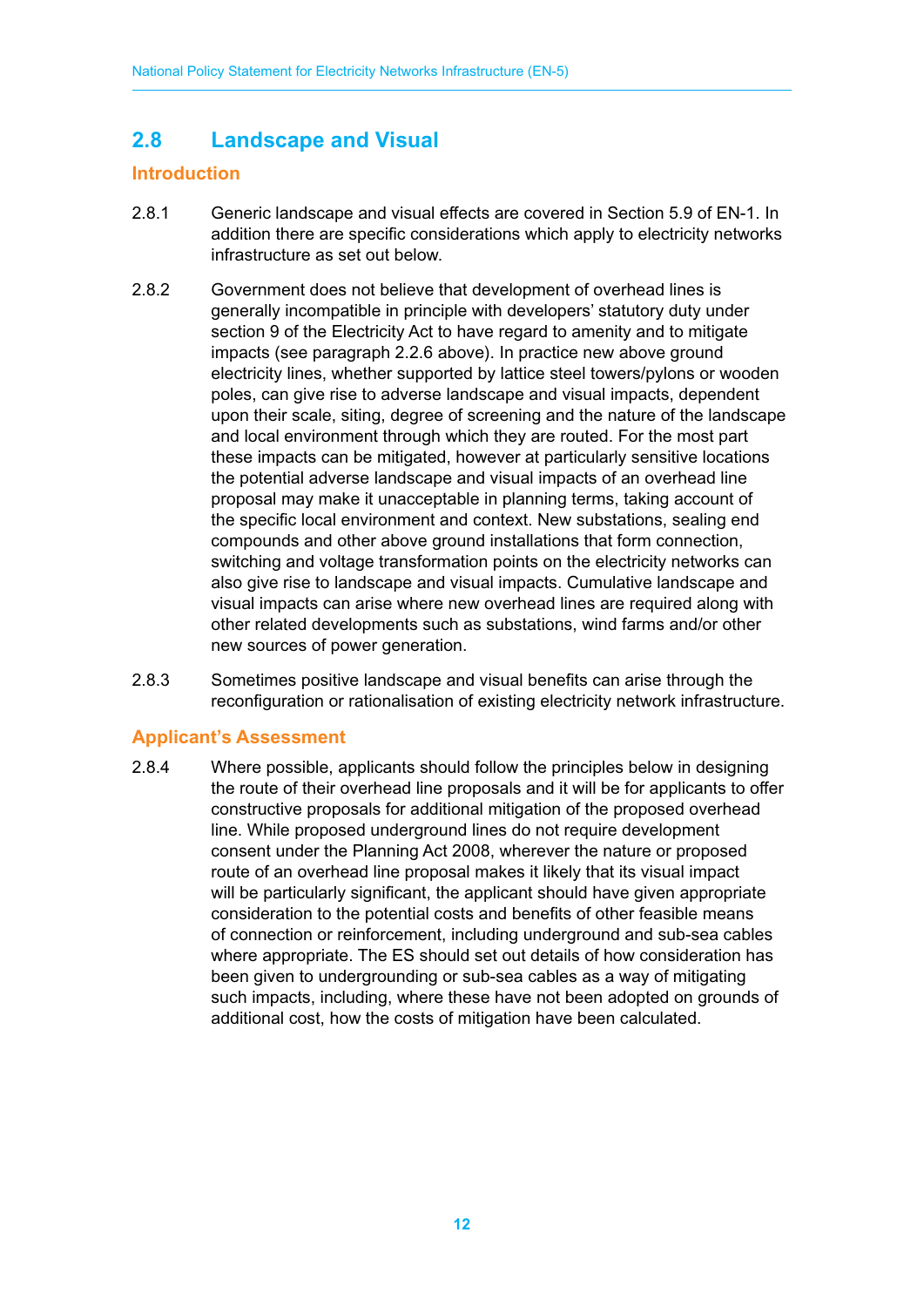- 2.8.5 Guidelines for the routeing of new overhead lines, the Holford Rules<sup>11</sup>, were originally set out in 1959 by Lord Holford, and are intended as a common sense approach to the routeing of new overhead lines. These guidelines were reviewed and updated by the industry in the 1990s and should be followed by developers when designing their proposals.
- 2.8.6 In overview, the Holford Rules state<sup>12</sup> that developers should:
	- avoid altogether, if possible, the major areas of highest amenity value, by so planning the general route of the line in the first place, even if total mileage is somewhat increased in consequence;
	- avoid smaller areas of high amenity value or scientific interest by deviation, provided this can be done without using too many angle towers, i.e. the bigger structures which are used when lines change direction;
	- other things being equal, choose the most direct line, with no sharp changes of direction and thus with fewer angle towers;
	- choose tree and hill backgrounds in preference to sky backgrounds wherever possible. When a line has to cross a ridge, secure this opaque background as long as possible, cross obliquely when a dip in the ridge provides an opportunity. Where it does not, cross directly, preferably between belts of trees;
	- prefer moderately open valleys with woods where the apparent height of towers will be reduced, and views of the line will be broken by trees;
	- where country is flat and sparsely planted, keep the high voltage lines as far as possible independent of smaller lines, converging routes, distribution poles and other masts, wires and cables, so as to avoid a concentration of lines or "wirescape"; and
	- approach urban areas through industrial zones, where they exist; and when pleasant residential and recreational land intervenes between the approach line and the substation, carefully assess the comparative costs of undergrounding.

<sup>11</sup> The "Holford Rules" are a series of planning guidelines first developed in 1959 by Lord Holford, adviser to the then Central Electricity Generating Board on amenity issues. They were reviewed in the 1990s by National Grid . The rules are not published as a single work but they are referred to in a number of planning publications including *Visual Amenity Aspects of High Voltage Transmission* by George A. Goulty (1989) and Planning Overhead Power Line Routes by RJB Carruthers (1987) Research Studies Press Ltd, Letchworth.

<sup>12</sup> Notes and explanations of the Holford Rules are available on the National Grid website http://www.nationalgrid.com/NR/rdonlyres/E9E1520A-EB09-4AD7-840B-A114A84677E7/41421/HolfordRules1.pdf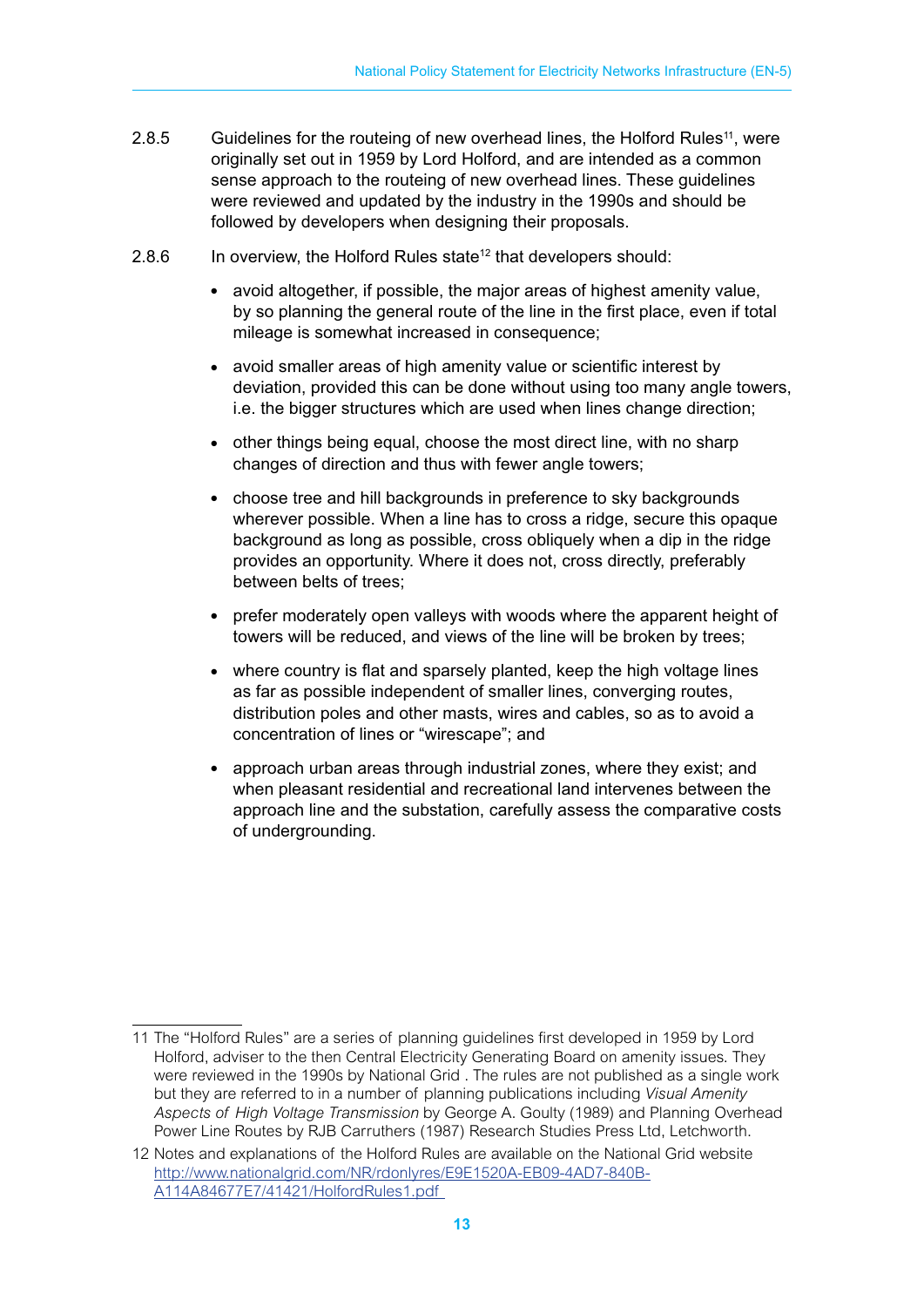#### **IPC Decision Making**

2.8.7 The IPC should recognise that the Holford Rules, and any updates, form the basis for the approach to routeing new overhead lines and take them into account in any consideration of alternatives and in considering the need for any additional mitigation measures.

#### **Undergrounding**

- 2.8.8 Paragraph 3.7.10 of EN-1 sets out the need for new electricity lines of 132kV and above, including overhead lines. Although Government expects that fulfilling this need through the development of overhead lines will often be appropriate, it recognises that there will be cases where this is not so. Where there are serious concerns about the potential adverse landscape and visual effects of a proposed overhead line, the IPC will have to balance these against other relevant factors, including the need for the proposed infrastructure, the availability and cost of alternative sites and routes and methods of installation (including undergrounding)<sup>13</sup>.
- 2.8.9 The impacts and costs of both overhead and underground options vary considerably between individual projects (both in absolute and relative terms). Therefore, each project should be assessed individually on the basis of its specific circumstances and taking account of the fact that Government has not laid down any general rule about when an overhead line should be considered unacceptable. The IPC should, however only refuse consent for overhead line proposals in favour of an underground or sub-sea line if it is satisfied that the benefits from the non-overhead line alternative will clearly outweigh any extra economic, social and environmental impacts and the technical difficulties are surmountable. In this context it should consider:
	- the landscape in which the proposed line will be set, (in particular, the impact on residential areas, and those of natural beauty or historic importance such as National Parks, AONBs and the Broads)<sup>14</sup>;
	- the additional cost of any undergrounding or sub-sea cabling (which experience shows is generally significantly more expensive than overhead lines, but varies considerably from project to project depending on a range of factors, including whether the line is buried directly in open agricultural land or whether more complex tunnelling and civil engineering through conurbations and major cities is required<sup>15</sup>. Repair impacts are also significantly higher than for overhead lines as are the costs associated with any later uprating.); and

<sup>13</sup> Proposed underground cables do not require development consent under the Planning Act, but they may form part of a scheme of new infrastructure which is the subject of an application under the Act, and requirements or obligations regarding undergrounding may feature as a means of mitigating some of the adverse impacts of a proposal which does require and is granted development consent.

<sup>14</sup> See Section 5.9 of EN-1

<sup>15</sup> See Section 5.9 of EN-1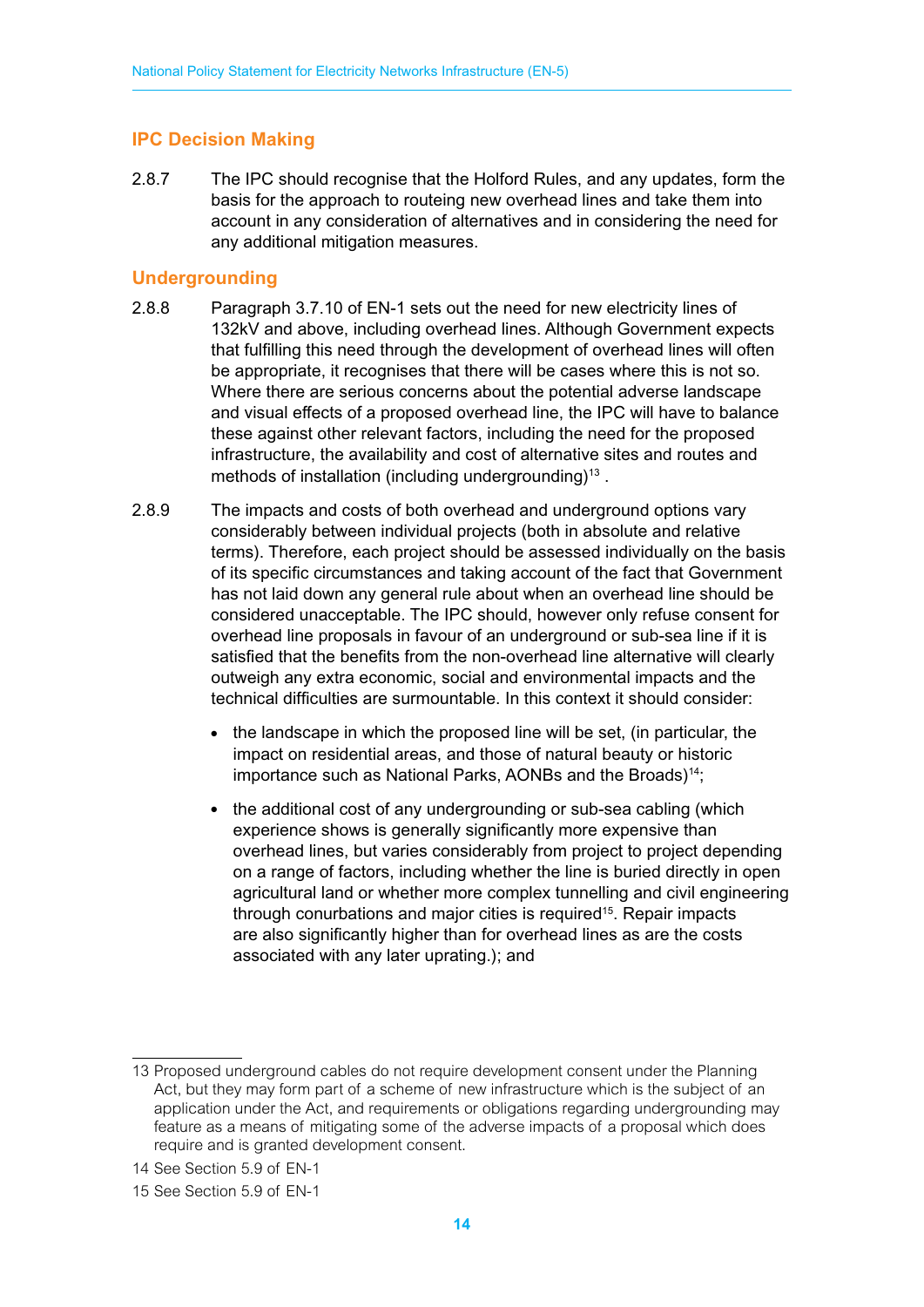• the environmental and archaeological consequences (undergrounding a 400kV line may mean disturbing a swathe of ground up to 40 metres across<sup>16</sup>, which can disturb sensitive habitats, have an impact on soils and geology, and damage heritage assets, in many cases more than an overhead line would).

#### **Mitigation**

- 2.8.10 In addition to following the principles set out in the Holford Rules and considering undergrounding, the main opportunities for mitigating potential adverse landscape and visual impacts of electricity networks infrastructure are:
	- consideration of **network reinforcement** options (where alternatives exist) which may allow improvements to an existing line rather than the building of an entirely new line; and
	- selection of the **most suitable type and design of support structure** (i.e. different lattice tower types, use of wooden poles etc) in order to minimise the overall visual impact on the landscape.
- 2.8.11 There are some more specific measures that might be taken, and which the IPC could require through requirements if appropriate, as follows:
	- **Landscape schemes**, comprising off-site tree and hedgerow planting are sometimes used for larger new overhead line projects to mitigate potential landscape and visual impacts, softening the effect of a new above ground line whilst providing some screening from important visual receptors. These can only be implemented with the agreement of the relevant landowner(s) and advice from the relevant statutory advisor may also be needed; and
	- **Screening**, comprising localised planting in the immediate vicinity of residential properties and principal viewpoints can also help to screen or soften the effect of the line, reducing the visual impact from a particular receptor.

<sup>16</sup> The width of disturbed ground needed to match the performance of a proposed overhead line will depend on the desired transmission capacity and the types of suitable cable available.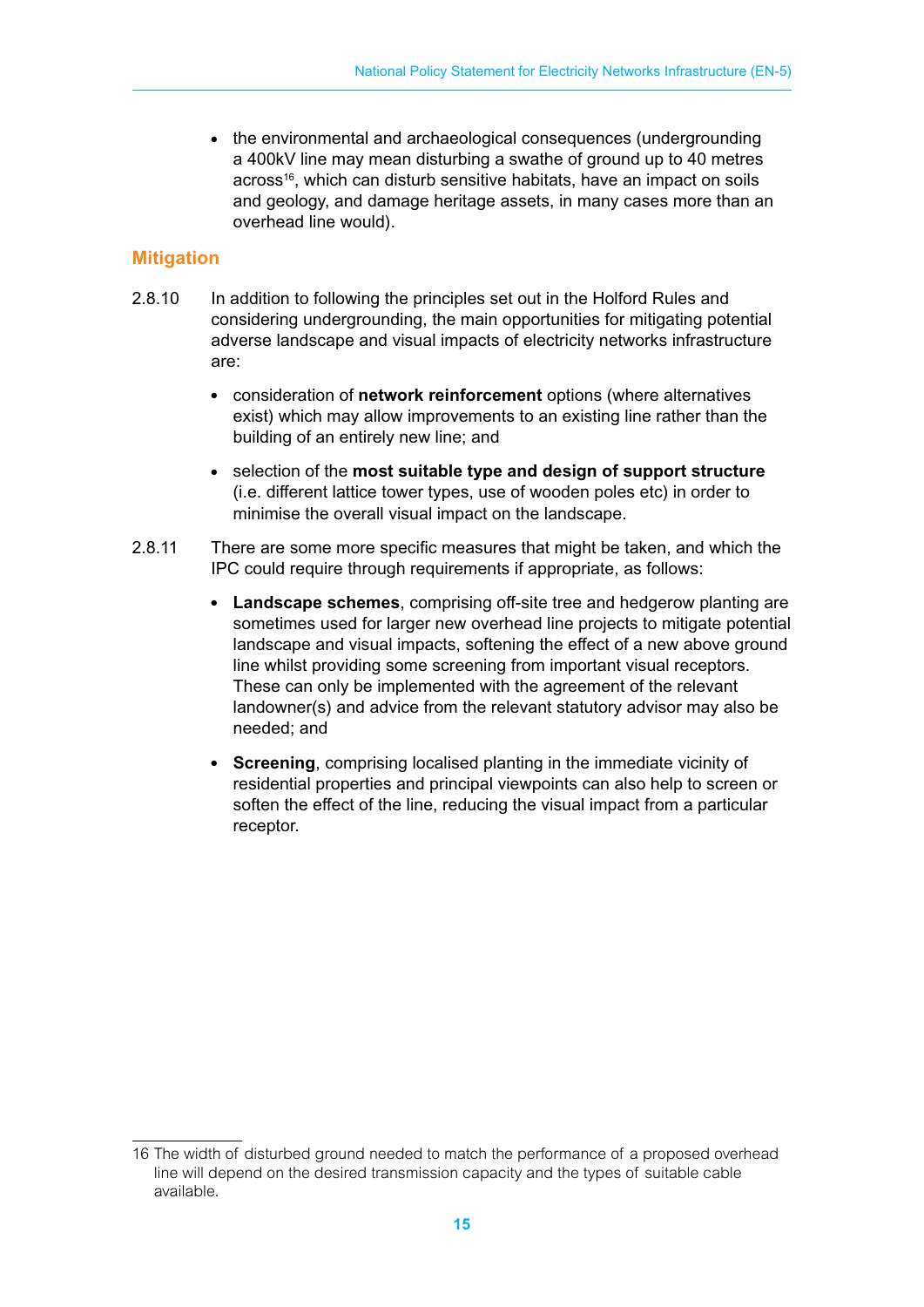## **2.9 Noise and Vibration**

#### **Introduction**

- 2.9.1 Generic noise effects are covered in Section 5.11 of EN-1. In addition there are specific considerations which apply to electricity networks infrastructure as set out below.
- 2.9.2 All high voltage transmission lines have the potential to generate noise under certain conditions.
- 2.9.3 Line noise is generated when the conductor surface electric stress exceeds the inception level for corona discharge<sup>17</sup> activity which is released as acoustic energy and radiates into the air as sound. Transmission line conductors are designed to operate below this threshold. However, surface contamination on a conductor or accidental damage during transport or installation can cause local enhancement of electric stress and initiate discharge activity leading to the generation of noise.
- 2.9.4 The highest noise levels generated by a line generally occur during rain. Water droplets may collect on the surface of the conductor and initiate corona discharges with noise levels being dependent on the level of rainfall. Fog may also give rise to increased noise levels, although these levels are lower than those during rain.
- 2.9.5 After a prolonged spell of dry weather without rain to wash the conductors, contamination may accumulate at sufficient levels to result in increased noise. After heavy rain, these discharge sources are washed away and the line will be quiet again. Surface grease on conductors can also give rise to audible noise effects as grease is able to move slowly under the influence of an electric field, tending to form points which then initiate discharge activity. Surface grease is likely to occur along the entire length of a conductor. Hence there may be many potential discharge sources and, consequently, a high noise level. This will only occur if substandard grease has been used during manufacture or if the conductor has been overheated by carrying excessive electrical load. This can be mitigated by conductor cleaning or replacement.
- 2.9.6 Transmission line audible noise is generally categorised as "crackle" or "hum", according to its tonal content. Crackle may occur alone, but hum will usually occur only in conjunction with crackle. Hum is only likely to occur during rain when rates of rainfall exceed 1mm/hr. Crackle is a sound containing a random mixture of frequencies over a wide range, typically 1kHz to 10kHz. No individual pure tone can be identified for any significant duration. Crackle has a generally similar spectral content to the sound of rainfall. Hum is a sound consisting of a single pure tone or tones.

<sup>17</sup> Corona discharge is an electrical discharge brought on by the ionization of a fluid surrounding a conductor, which occurs when the strength of the electric field exceeds a certain value, but conditions are insufficient to cause complete electrical breakdown or arcing.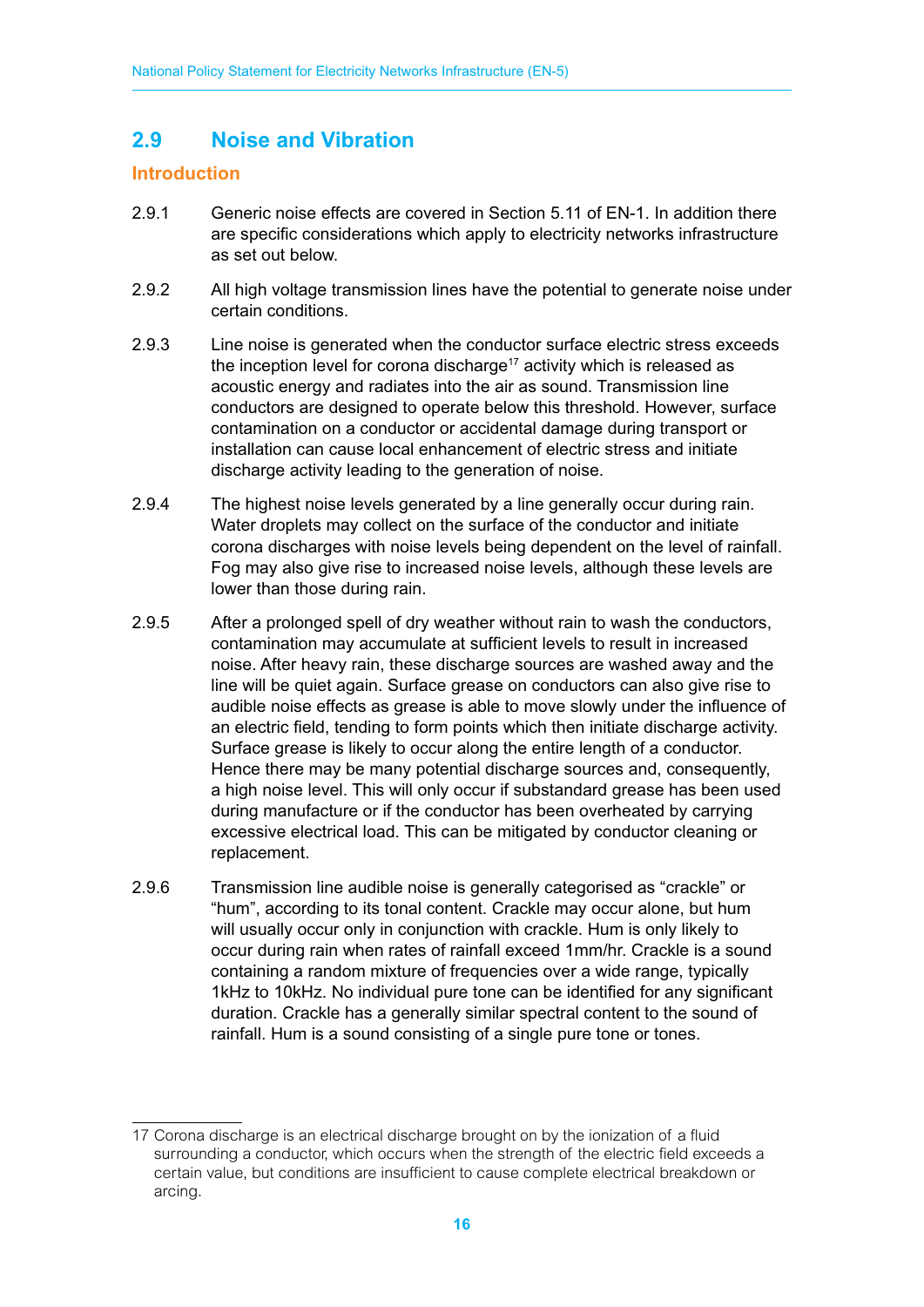2.9.7 Audible noise effects can also arise from substation equipment such as transformers, quadrature boosters and mechanically switched capacitors. Transformers are installed at many substations, and generate low frequency hum. Whether the noise can be heard outside a substation depends on a number of factors, including transformer type and the level of noise attenuation present (either engineered intentionally or provided by other structures). Noise may also arise from discharges on overhead line fittings such as spacers, insulators and clamps.

#### **Applicant's Assessment**

- 2.9.8 While standard methods of assessment and interpretation using the principles of the relevant British Standards<sup>18</sup> are satisfactory for dry weather conditions, they are not appropriate for assessing noise during rain, which is when overhead line noise mostly occurs, and when the background noise itself will vary according to the intensity of the rain.
- 2.9.9 Therefore an alternative noise assessment method to deal with rain-induced noise is needed, such as the one developed by National Grid as described in report TR(T)94,1993<sup>19</sup>. This follows recommendations broadly outlined in ISO 1996 (BS 7445:1991)<sup>20</sup> and in that respect is consistent with BS 4142:1997. The IPC is likely to be able to regard it as acceptable for the applicant to use this or another methodology that appropriately addresses these particular issues.

#### **IPC Decision Making**

- 2.9.10 The IPC should ensure that relevant assessment methodologies have been used in the evidence presented to them, and that the appropriate mitigation options have been considered and adopted. Where the applicant can demonstrate that appropriate mitigation measures will be put in place, the residual noise impacts are unlikely to be significant.
- 2.9.11 Consequently, noise from overhead lines is unlikely to lead to the IPC refusing an application, but it may need to consider the use of appropriate requirements to ensure noise is minimised as far as possible.

#### **Mitigation**

- 2.9.12 Applicants should have considered the following measures:
	- the positioning of lines (see Section 2.8 (landscape/visual impact)) to help mitigate noise;
	- ensuring that the appropriately sized conductor arrangement is used to minimise potential noise;

<sup>18</sup> For example BS4142.

<sup>19</sup> Technical Report No. TR(T)94, 1993. A Method for Assessing the Community Response to Overhead Line Noise, National Grid Technology & Science Laboratories.

<sup>20</sup> ISO 1996: 1982 (BS7445:1991) Description and Measurement of Environmental Noise, International Standards Organisation (British Standards Institution).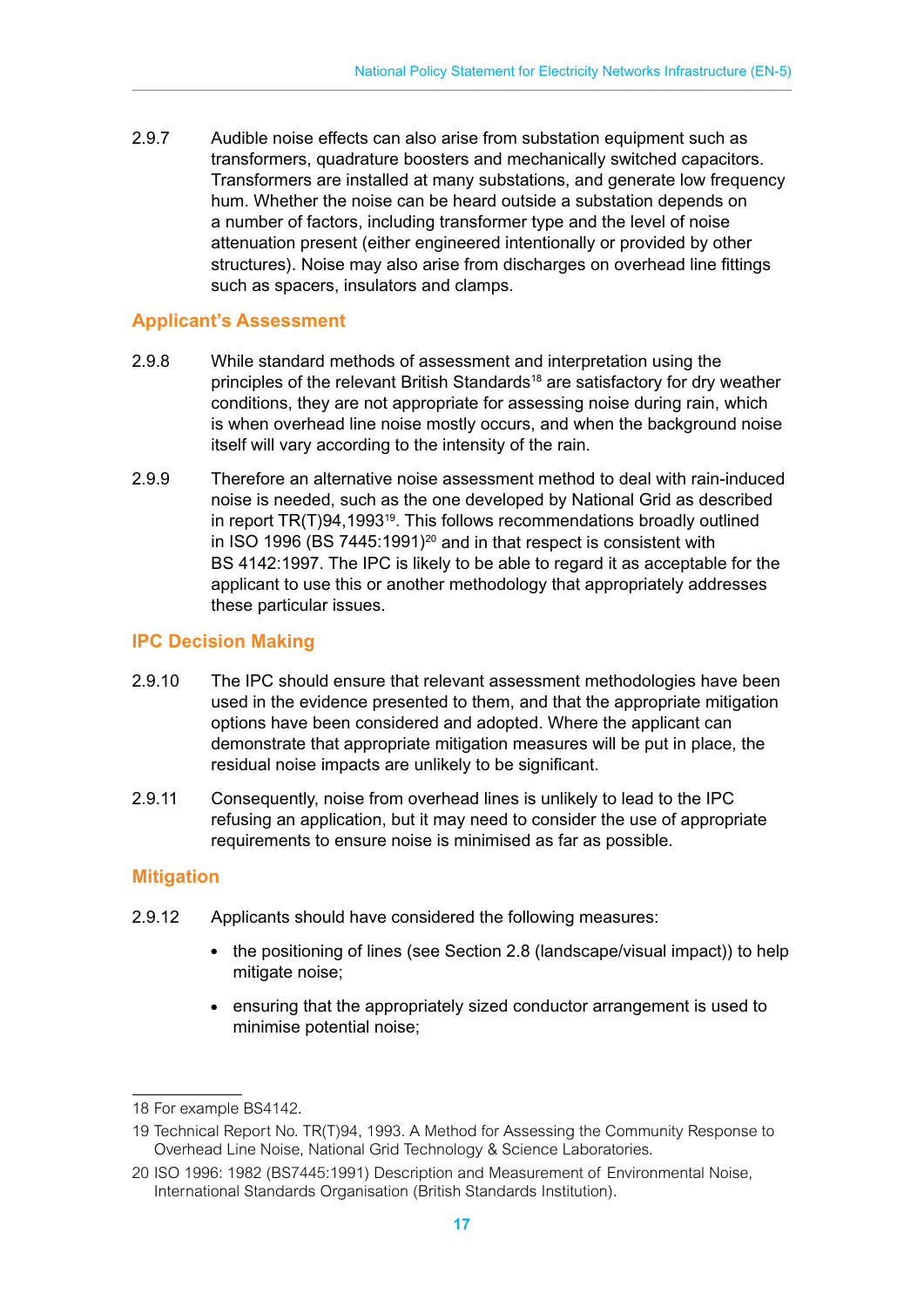- quality assurance through manufacturing and transportation to avoid damage to overhead line conductors which can increase potential noise effects; and
- ensuring that conductors are kept clean and free of surface contaminants during stringing/installation.
- 2.9.13 The ES should include information on planned maintenance arrangements. Where this is not the case, the IPC should consider including these by way of requirements attached to any grant of development consent.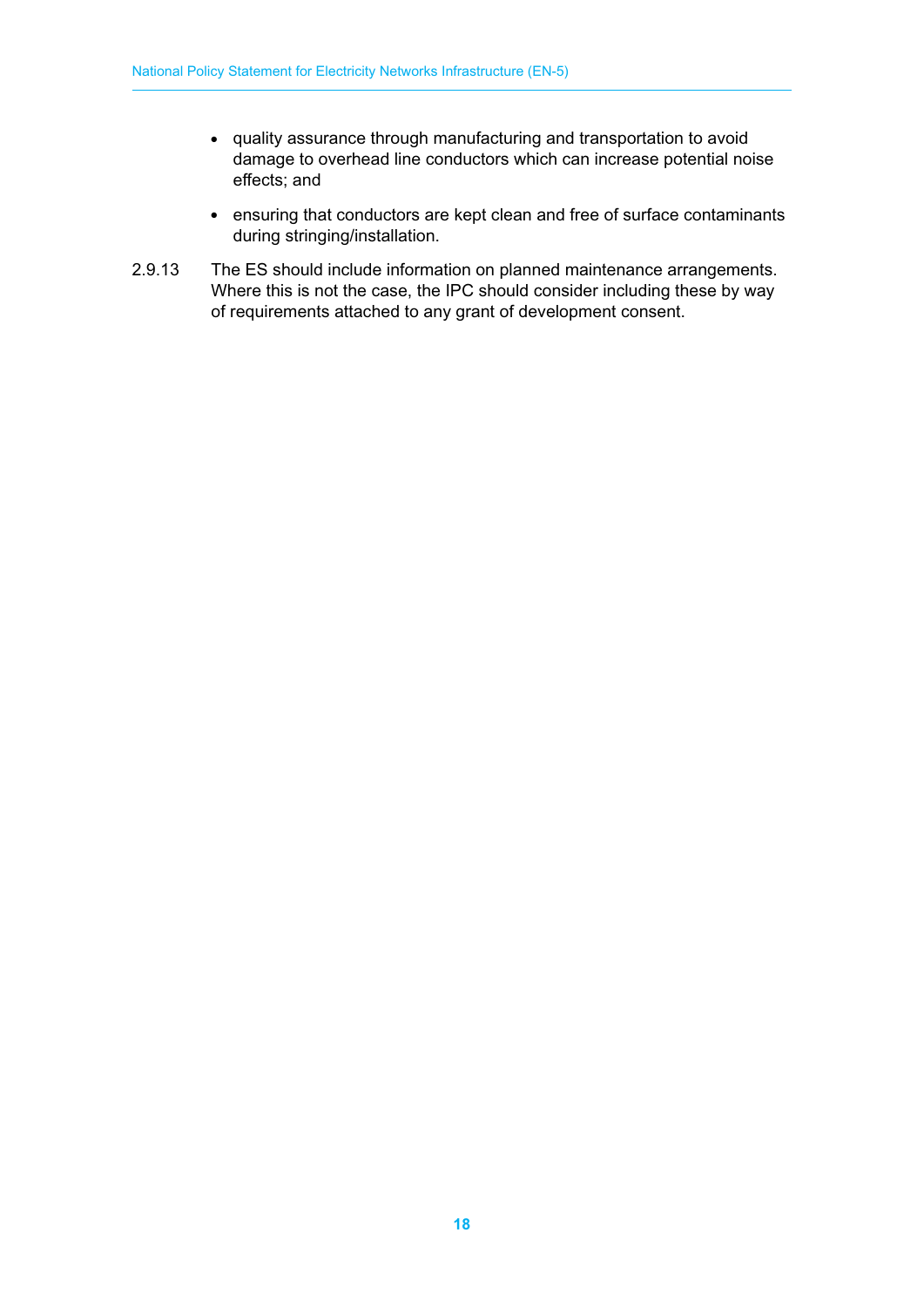## **2.10 Electric and Magnetic Fields (EMFs)**

#### **Introduction**

- 2.10.1 Power frequency Electric and Magnetic Fields (EMFs) arise from generation, transmission, distribution and use of electricity and will occur around power lines and electric cables and around domestic, office or industrial equipment that uses electricity. EMFs comprise electric and magnetic fields. Electric fields are the result of voltages applied to electrical conductors and equipment. Fences, shrubs and buildings easily block electric fields. Magnetic fields are produced by the flow of electric current; however unlike electric fields, most materials do not readily block magnetic fields. The intensity of both electric fields and magnetic fields diminishes with increasing distance from the source.
- 2.10.2 All overhead power lines produce EMFs, and these tend to be highest directly under a line, and decrease to the sides at increasing distance. Although putting cables underground eliminates the electric field, they still produce magnetic fields, which are highest directly above the cable (see para 2.10.12). EMFs can have both direct and indirect effects on human health. The direct effects occur in terms of impacts on the central nervous system resulting in its normal functioning being affected. Indirect effects occur through electric charges building up on the surface of the body producing a microshock on contact with a grounded object, or vice versa, which, depending on the field strength and other exposure factors, can range from barely perceptible to being an annoyance or even painful.
- 2.10.3 To prevent these known effects, the International Commission on Non-Ionizing Radiation Protection (ICNIRP21) developed health protection guidelines in 1998 for both public and occupational exposure. These are expressed in terms of the induced current density in affected tissues of the body, "basic restrictions", and in terms of measurable "reference levels" of electric field strength (for electric fields), and magnetic flux density (for magnetic fields). The relationship between the (measurable) electric field strength or magnetic flux density and induced current density in body tissues requires complex dosimetric modelling. The reference levels are such that compliance with them will ensure that the basic restrictions are not reached or exceeded. However, exceeding the reference levels does not necessarily mean that the basic restrictions will not be met; this would be a trigger for further investigation into the specific circumstances. For protecting against indirect effects, the ICNIRP 1998 guidelines give an electric field reference of 5kV m-1 for the general public, and keeping electric fields below this level would reduce the occurrence of adverse indirect effects for most individuals to acceptable levels. When this level is exceeded, there is a suite of measures that may be called upon in particular situations, including provision of information, earthing and screening, alongside limiting the field. In some situations there may be no reasonable way of eliminating indirect effects.

<sup>21</sup> http://www.icnirp.de/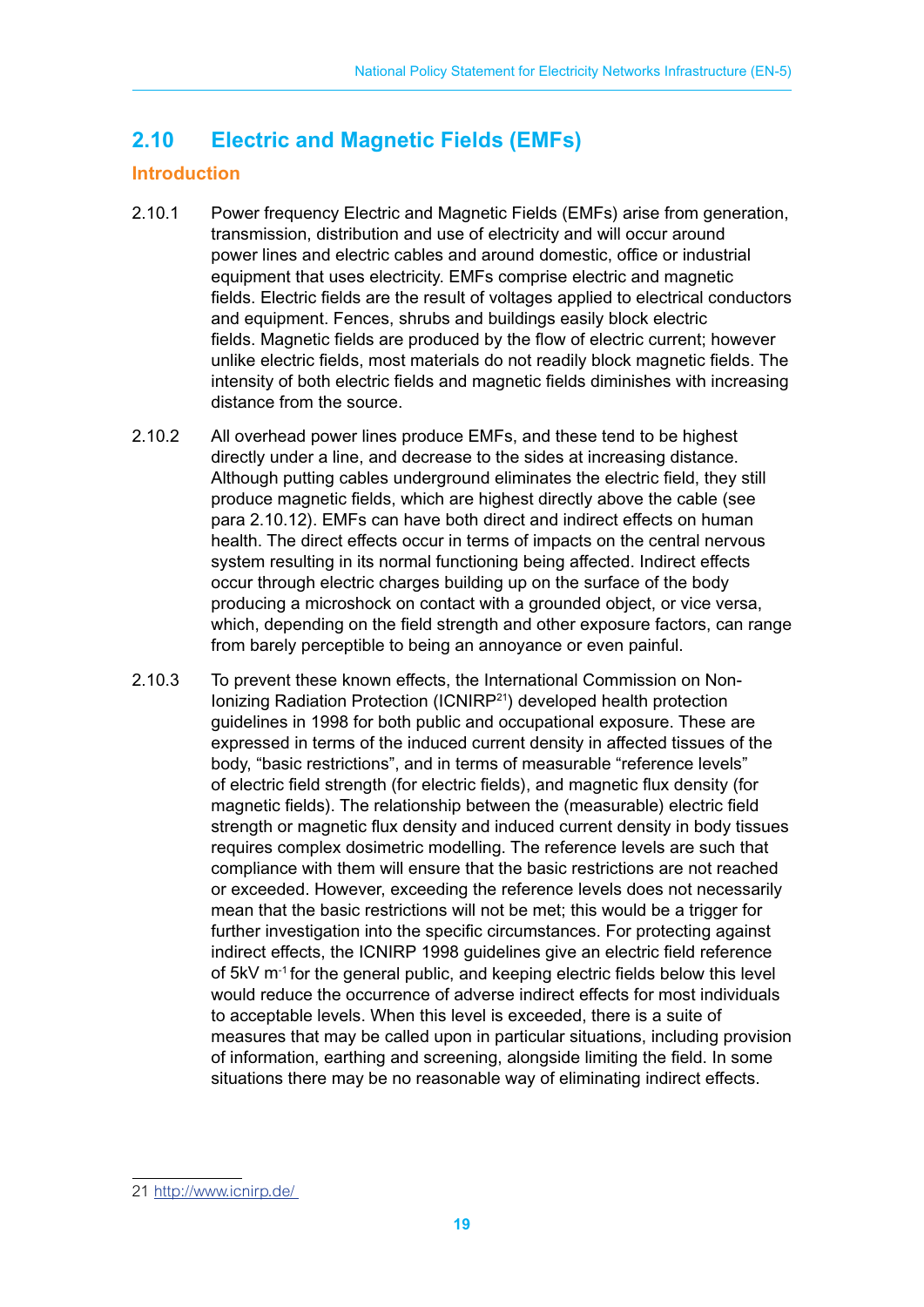- 2.10.4 The levels of EMFs produced by power lines in normal operation are usually considerably lower than the ICNIRP 1998 reference levels. For electricity substations, the EMFs close to the sites tend to be dictated by the overhead lines and cables entering the installation, not the equipment within the site. The Stakeholder Advisory Group on extremely low frequency electric and magnetic fields (ELF EMFs) (SAGE) was set up to provide advice to Government on possible precautionary measures that might be needed to limit public exposure to electric and magnetic fields associated with electricity supply. The Government response to recommendations made in SAGE's first interim assessment sets out those measures that will be taken as a result of the recommendations<sup>22</sup>.
- 2.10.5 The Health Protection Agency's (HPA) Centre for Radiation, Chemical and Environmental Hazards (CRCE) provides advice on standards of protection for exposure to non-ionizing radiation, including the ELF EMFs arising from the transmission and use of electricity. In March 2004, the National Radiological Protection Board (NRPB) (now part of HPA CRCE), published advice on limiting public exposure to electromagnetic fields. The advice recommended the adoption in the UK of the EMF exposure guidelines published by ICNIRP in 1998. These guidelines also form the basis of a 1999 EU Recommendation on public exposure and a Directive on occupational exposure. Resulting from these recommendations, Government policy is that exposure of the public should comply with the ICNIRP (1998) guidelines in terms of the EU Recommendation. The electricity industry has agreed to follow this policy. Applications should show evidence of this compliance as specified in 2.10.9 below.
- 2.10.6 The balance of scientific evidence over several decades of research has not proven a causal link between EMFs and cancer or any other disease. The HPA CRCE keeps under review emerging scientific research and/or studies that may link EMF exposure with various health problems and provides advice to the Department of Health on the possible need for introducing further precautionary measures.
- 2.10.7 The Department of Health's Medicines and Healthcare Products Regulatory Agency (MHRA) does not consider that transmission line EMFs constitute a significant hazard to the operation of pacemakers.
- 2.10.8 There is little evidence that exposure of crops, farm animals or natural ecosystems to transmission line EMFs has any agriculturally significant consequences.

#### **IPC Decision Making**

2.10.9 This NPS does not repeat the detail of the ICNIRP 1998 guidelines on restrictions or reference levels nor the 1999 EU Recommendation. Government has developed with the electricity industry a Code of Practice, "Power Lines: Demonstrating compliance with EMF public exposure

<sup>22</sup> http://www.dh.gov.uk/prod\_consum\_dh/groups/dh\_digitalassets/documents/digitalasset/ dh\_107123.pdf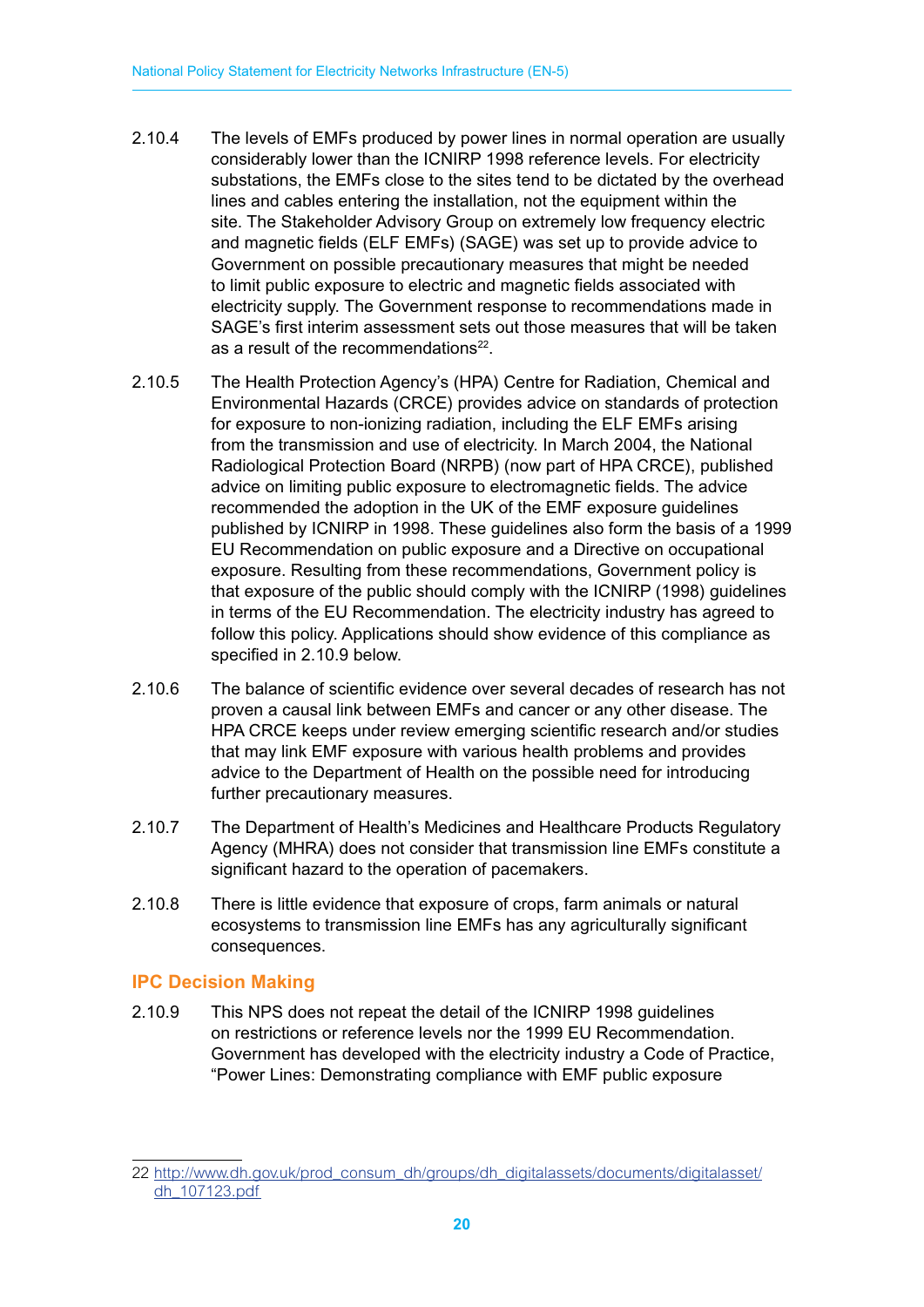guidelines – a voluntary Code of Practice"23, published in February 2011 that specifies the evidence acceptable to show compliance with ICNIRP (1998) in terms of the EU Recommendation. Before granting consent to an overhead line application, the IPC should satisfy itself that the proposal is in accordance with the guidelines, considering the evidence provided by the applicant and any other relevant evidence. It may also need to take expert advice from the Department of Health.

- 2.10.10 There is no direct statutory provision in the planning system relating to protection from EMFs and the construction of new overhead power lines near residential or other occupied buildings. However, the Electricity Safety, Quality and Continuity Regulations 2002<sup>24</sup> set out the minimum height, position, insulation and protection specifications at which conductors can be strung between towers to ensure safe clearance of objects. The effect of these requirements should be that power lines at or below 132kV will comply with the ICNIRP 1998 basic restrictions, although the IPC should be satisfied that this is the case on the basis of the evidence produced as specified in the Code of Practice.
- 2.10.11 Industry currently applies optimal phasing<sup>25</sup> to 275kV and 400kV overhead lines voluntarily wherever operationally possible, which helps to minimise the effects of EMF. The Government has developed with industry a voluntary Code of Practice, "Optimum Phasing of high voltage double-circuit Power Lines – A Voluntary Code of Practice"26, published in February 2011 that defines the circumstances where industry can and will optimally phase lines with a voltage of 132kV and above. Where the applicant cannot demonstrate that the line will be compliant with the Electricity Safety, Quality and Continuity Regulations 2002, with the exposure guidelines as specified in the Code of Practice on compliance, and with the policy on phasing as specified in the Code of Practice on optimal phasing then the IPC should not grant consent.
- 2.10.12 Undergrounding of a line would reduce the level of EMFs experienced, but high magnetic field levels may still occur immediately above the cable. It is not the Government's policy that power lines should be undergrounded solely for the purpose of reducing exposure to EMFs. Although there may be circumstances where the costs of undergrounding are justified for a particular development, this is unlikely to be on the basis of EMF

<sup>23</sup> http://www.decc.gov.uk/assets/decc/what%20we%20do/uk%20energy%20supply/ development%20consents%20and%20planning%20reform/1256-code-practice-emf-publicexp-guidelines.pdf

<sup>24</sup> http://www.legislation.gov.uk/uksi/2002/2665/contents/made

<sup>25</sup> Many overhead power lines have two circuits, each consisting of three conductor bundles or "phases" carried on the same pylons. Each circuit produces an electro-magnetic field, and the cumulative field depends on the relative order of the three phases of each circuit. This is referred to as "phasing" and the lowest magnetic fields to the sides of the line are produced by an arrangement called "transposed phasing".

<sup>26</sup> http://www.decc.gov.uk/assets/decc/what%20we%20do/uk%20energy%20supply/ development%20consents%20and%20planning%20reform/1255-code-practice-optimumphasing-power-lines.pdf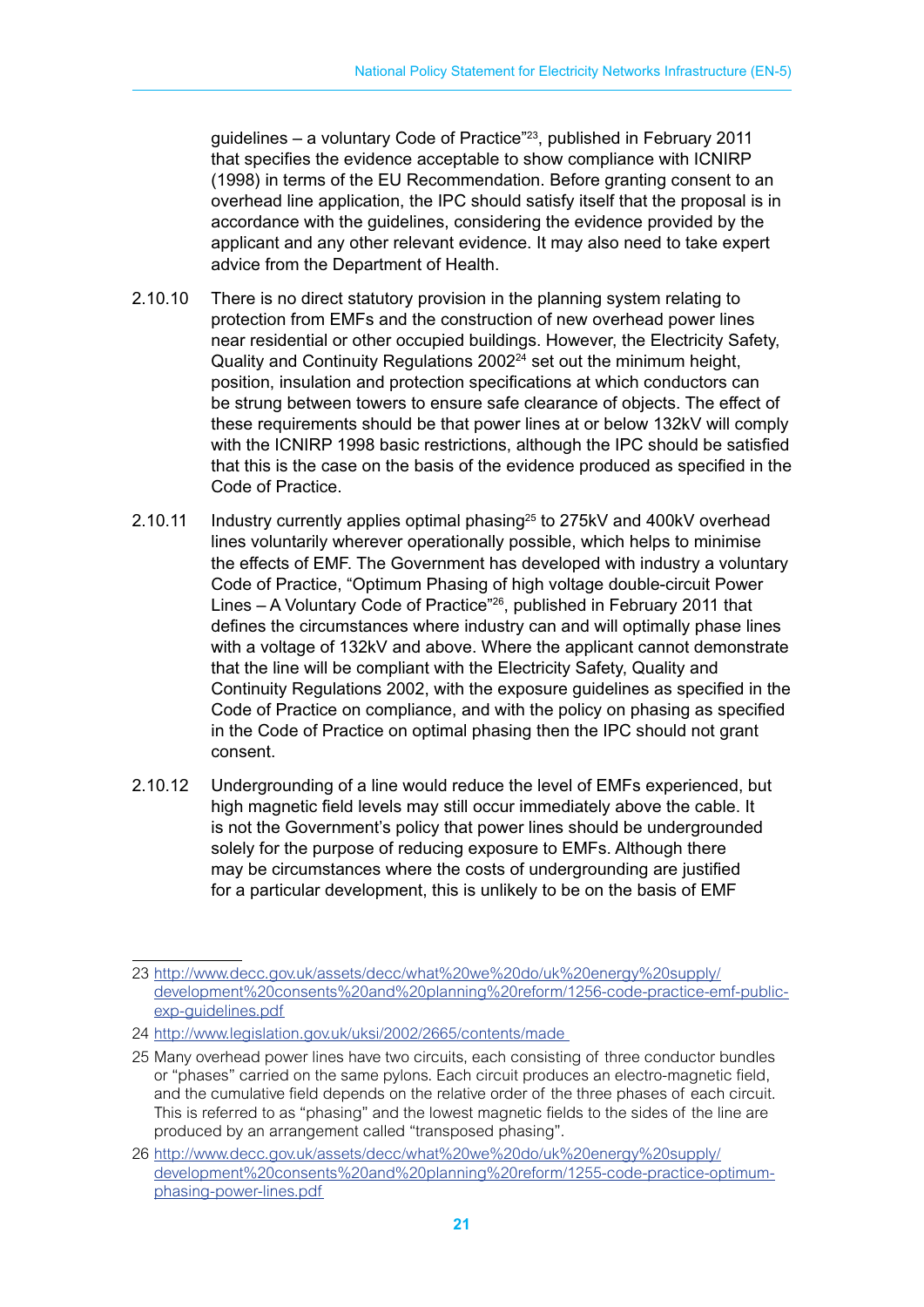exposure alone, for which there are likely to be more cost-efficient mitigation measures. Undergrounding is covered in more detail in paragraphs 2.8.8 – 2.8.9 (landscape and visual).

- 2.10.13 In order to avoid unacceptable adverse impacts of EMFs from electricity network infrastructure on aviation, the IPC should take account of statutory technical safeguarding zones defined in accordance with Planning Circular 01/03<sup>27</sup>, or any successor when considering applications. More detail on this issue can be found in Section 5.4 of EN-1. Where a statutory consultee on the safeguarding of technical facilities identifies a risk that the EMF effect of electricity network infrastructure would compromise the effective and safe operation of such facilities, the potential impact and siting and design alternatives will need to have been fully considered as part of the application.
- 2.10.14 The diagram at the end of this section shows a basic decision tree for dealing with EMFs from overhead power lines to which the IPC can refer.

#### **Mitigation**

- 2.10.15 The applicant should have considered the following factors:
	- height, position, insulation and protection (electrical or mechanical as appropriate) measures subject to ensuring compliance with the Electricity Safety, Quality and Continuity Regulations 2002;
	- that optimal phasing of high voltage overhead power lines is introduced wherever possible and practicable in accordance with the Code of Practice to minimise effects of EMFs; and
	- any new advice emerging from the Department of Health relating to Government policy for EMF exposure guidelines.

However, where it can be shown that the line will comply with the current public exposure guidelines and the policy on phasing, no further mitigation should be necessary.

2.10.16 Where EMF exposure is within the relevant public exposure guidelines, re-routeing a proposed overhead line purely on the basis of EMF exposure, or undergrounding a line solely to further reduce the level of EMF exposure are unlikely to be proportionate mitigation measures.

<sup>27</sup> Safeguarding Aerodromes, Technical Sites and Military Explosive Storage Areas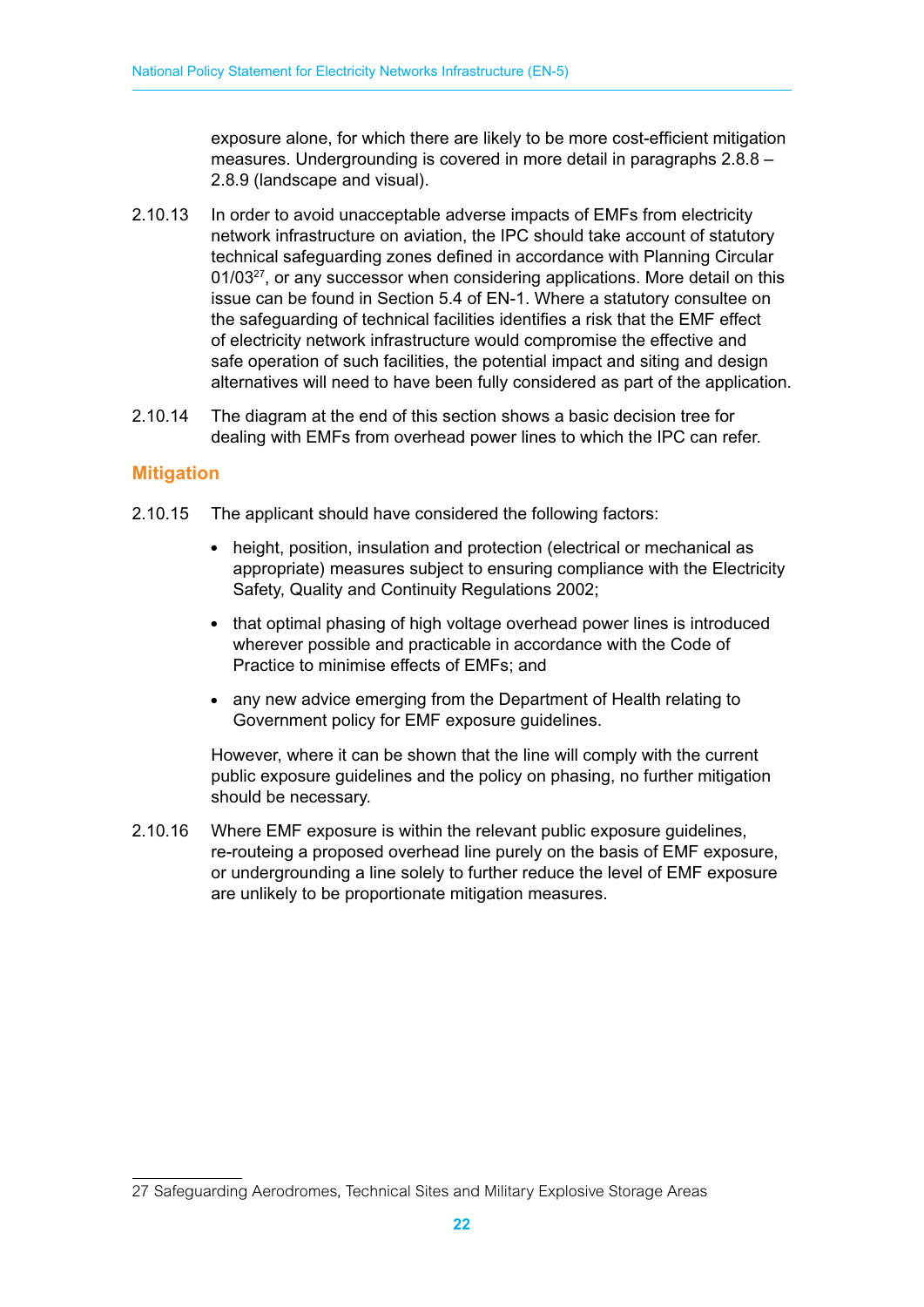# **Simplified Route Map for dealing with EMFs**



No further mitigation necessary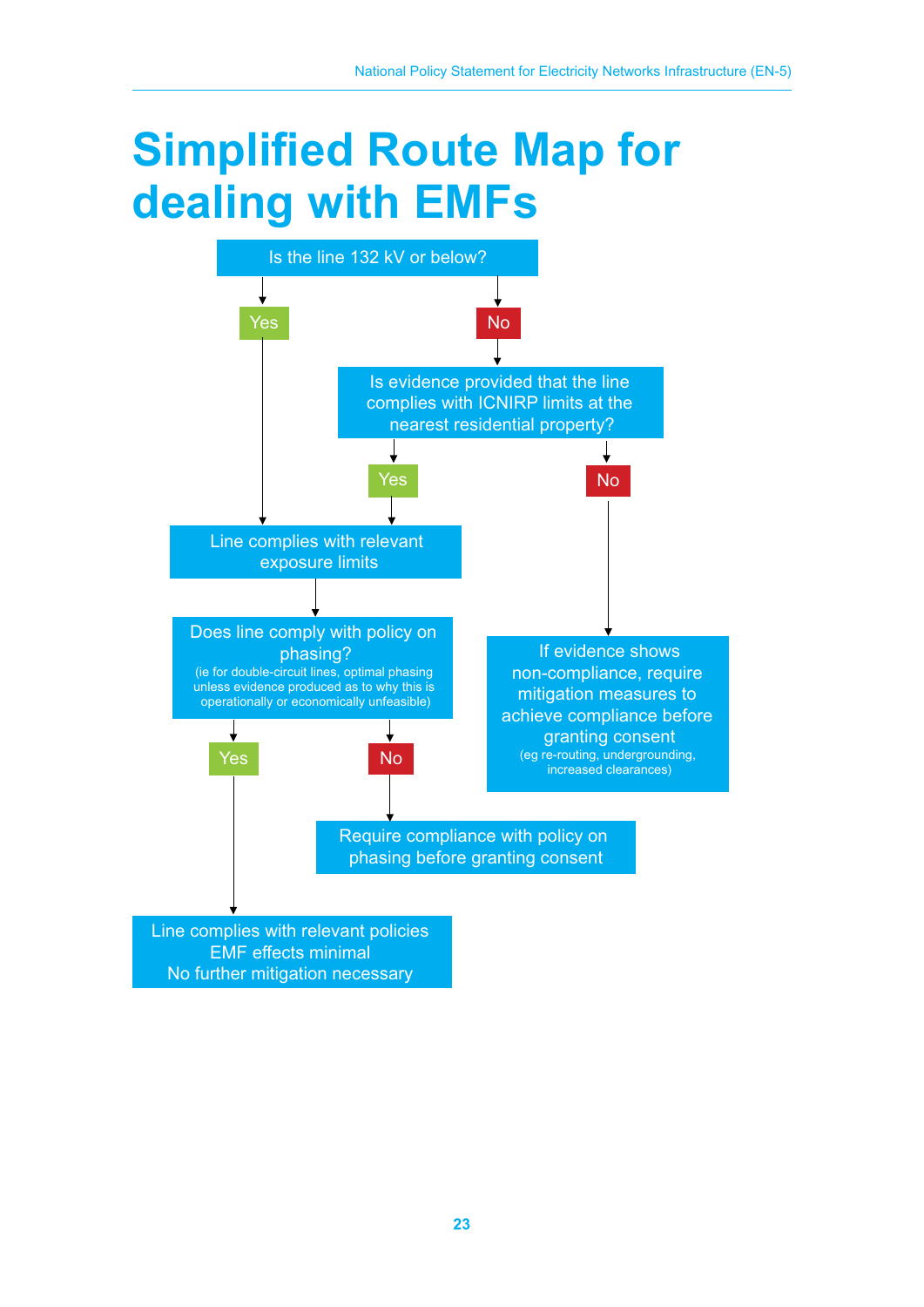# **Glossary of key terms<sup>28</sup>**

| <b>DECC</b>               | Department of Energy and Climate Change                                                                                                                         |
|---------------------------|-----------------------------------------------------------------------------------------------------------------------------------------------------------------|
| <b>NPS</b>                | <b>National Policy Statement</b>                                                                                                                                |
| $EN-1$                    | Overarching NPS for Energy                                                                                                                                      |
| <b>IPC</b>                | Infrastructure Planning Commission                                                                                                                              |
| <b>CLG</b>                | Department for Communities and Local Government                                                                                                                 |
| <b>NSIP</b>               | Nationally significant infrastructure project                                                                                                                   |
| <b>SEA</b>                | Strategic Environmental Assessment (under the Directive of<br>the same name)                                                                                    |
| AoS                       | <b>Appraisal of Sustainability</b>                                                                                                                              |
| OHL                       | Overhead line carried on poles or pylons/transmission towers                                                                                                    |
| Substation                | An assembly of equipment in an electric power system<br>through which electric energy is passed for transmission,<br>transformation, distribution, or switching |
| kV                        | Kilovolts - 1000 volts                                                                                                                                          |
| DC                        | Direct current                                                                                                                                                  |
| <b>AC</b>                 | Alternating current                                                                                                                                             |
| <b>EIA</b>                | <b>Environmental Impact Assessment</b>                                                                                                                          |
| ES                        | <b>Environmental Statement</b>                                                                                                                                  |
|                           | associated infrastructure Development associated with the NSIP as defined in Section<br>115 of the Planning Act                                                 |
| network reinforcement     | Uprating/upgrading and improving or replacement of existing<br>lines                                                                                            |
| <b>Habitats Directive</b> | The European Directive (92/43/EEC) on the Conservation of<br>Natural Habitats and Wild Flora and Fauna                                                          |
| <b>AONB</b>               | Area of Outstanding Natural Beauty                                                                                                                              |
| <b>HRA</b>                | <b>Habitats Regulations Assessment</b>                                                                                                                          |
| generic impacts           | Potential impacts of any energy infrastructure projects, the<br>general policy for consideration of which is set out in Part 5 of<br>$EN-1$                     |
| <b>DCO</b>                | Development Consent Order                                                                                                                                       |
| <b>EMFs</b>               | Electric and magnetic fields                                                                                                                                    |
| <b>ICNIRP</b>             | The International Commission on Non-Ionizing Radiation<br>Protection                                                                                            |
| <b>ELF EMFs</b>           | Extremely low frequency electric and magnetic fields                                                                                                            |

<sup>28</sup> This glossary sets out the most frequently used terms in this NPS. There is a glossary in each of the energy NPSs. The glossary set out in EN-1 may also be useful when reading this NPS.